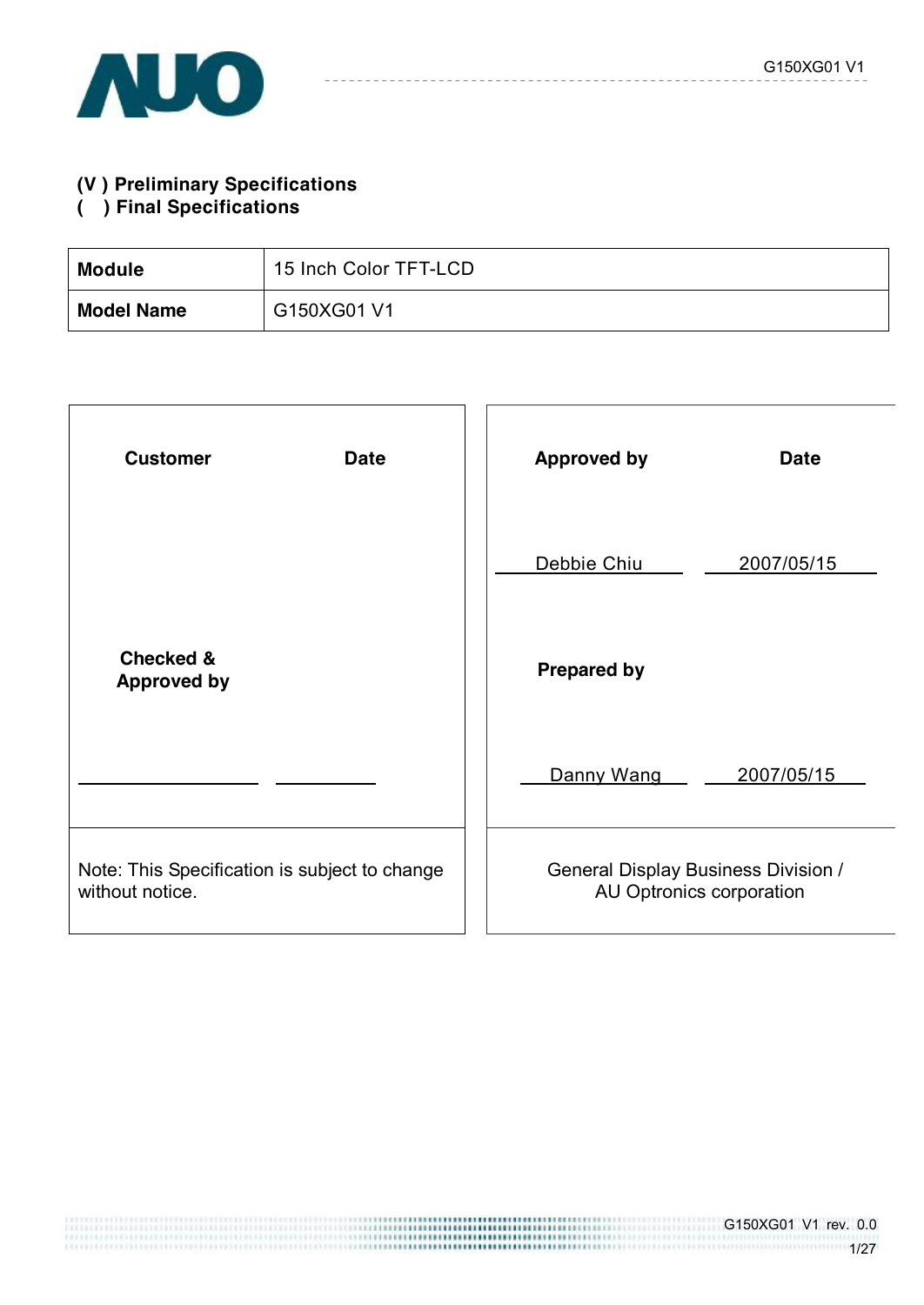

# **Contents**

| 11 Safety |  |
|-----------|--|
|           |  |
|           |  |
|           |  |
|           |  |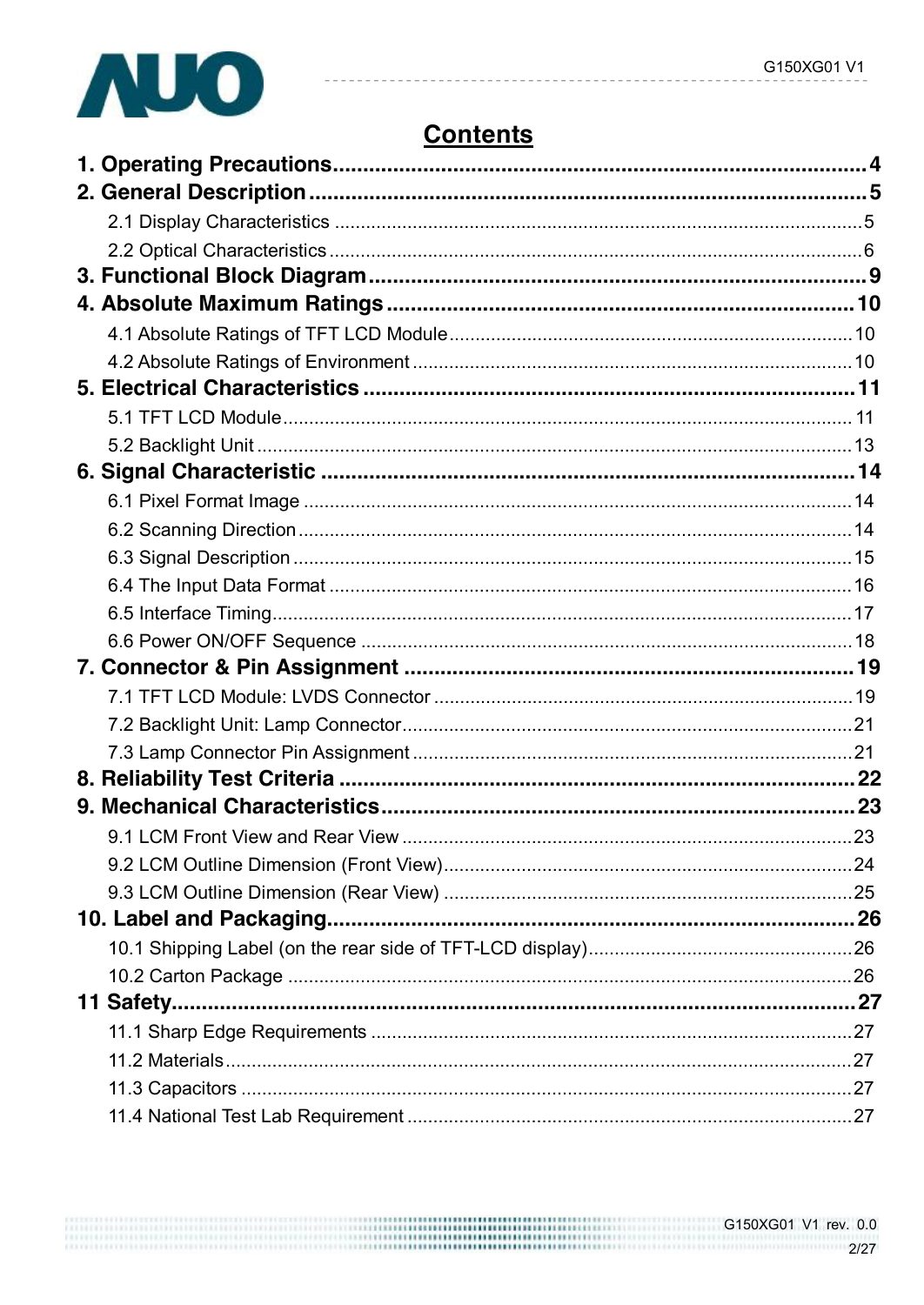| <b>Version and Date</b> | Page | Old description      | <b>New Description</b> |
|-------------------------|------|----------------------|------------------------|
| 0.0 2007/05/15          | All  | <b>First Edition</b> |                        |
|                         |      |                      |                        |
|                         |      |                      |                        |
|                         |      |                      |                        |
|                         |      |                      |                        |
|                         |      |                      |                        |
|                         |      |                      |                        |
|                         |      |                      |                        |
|                         |      |                      |                        |
|                         |      |                      |                        |
|                         |      |                      |                        |
|                         |      |                      |                        |
|                         |      |                      |                        |
|                         |      |                      |                        |

-----------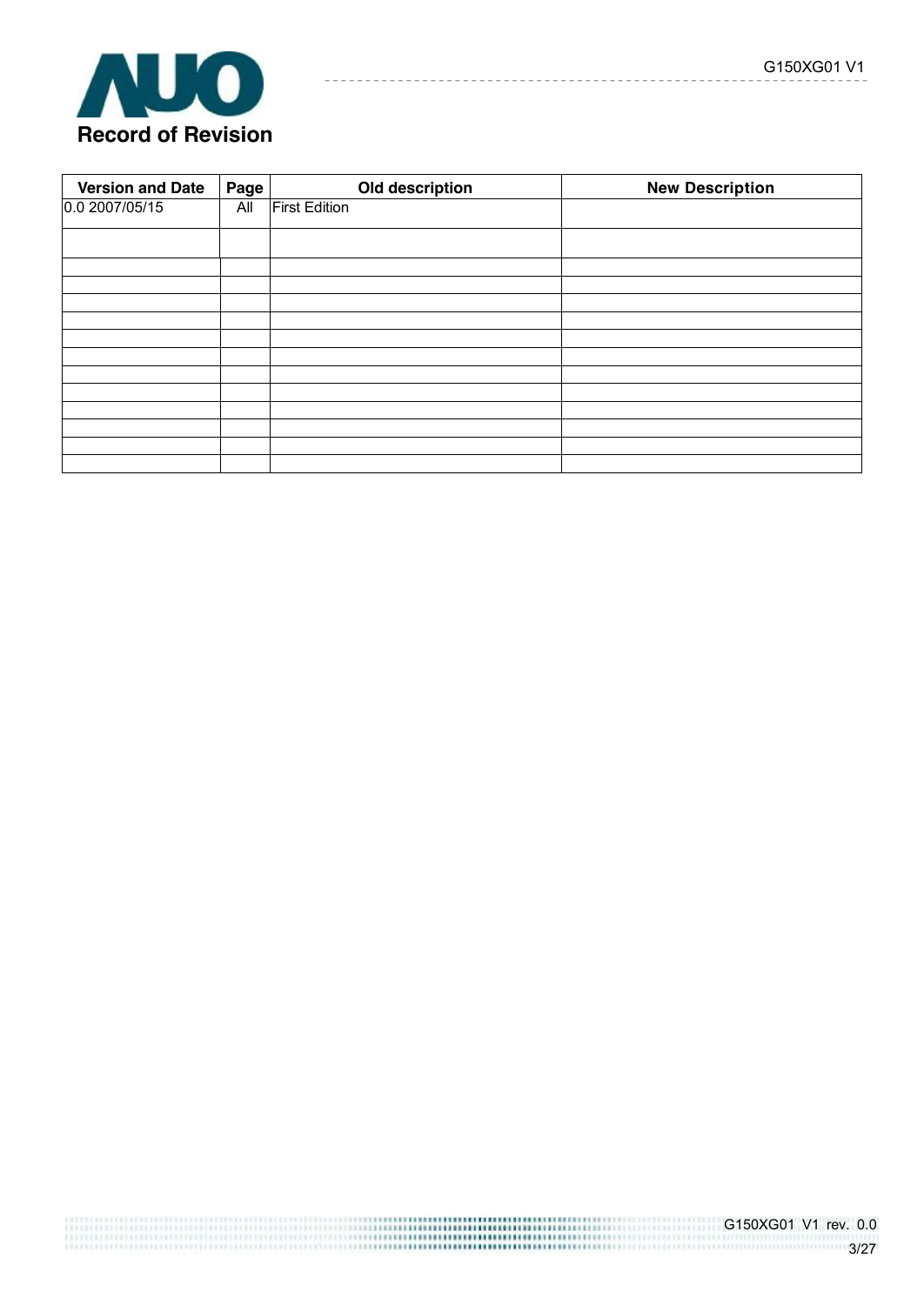

# **1. Operating Precautions**

- 1) Since front polarizer is easily damaged, please be cautious and not to scratch it.
- 2) Be sure to turn off power supply when inserting or disconnecting from input connector.
- 3) Wipe off water drop immediately. Long contact with water may cause discoloration or spots.
- 4) When the panel surface is soiled, wipe it with absorbent cotton or soft cloth.
- 5) Since the panel is made of glass, it may be broken or cracked if dropped or bumped on hard surface.
- 6) Since CMOS LSI is used in this module, take care of static electricity and insure human earth when handling.
- 7) Do not open nor modify the module assembly.
- 8) Do not press the reflector sheet at the back of the module to any direction.
- 9) In case if a module has to be put back into the packing container slot after it was taken out from the container, do not press the center of the CCFL Reflector edge. Instead, press at the far ends of the CFL Reflector edge softly. Otherwise the TFT Module may be damaged.
- 10) At the insertion or removal of the Signal Interface Connector, be sure not to rotate nor tilt the Interface Connector of the TFT Module.
- 11) After installation of the TFT Module into an enclosure (Notebook PC Bezel, for example), do not twist nor bend the TFT Module even momentary. At designing the enclosure, it should be taken into consideration that no bending/twisting forces are applied to the TFT Module from outside. Otherwise the TFT Module may be damaged.
- 12) Cold cathode fluorescent lamp in LCD contains a small amount of mercury. Please follow local ordinances or regulations for disposal.
- 13) Small amount of materials having no flammability grade is used in the LCD module. The LCD module should be supplied by power complied with requirements of Limited Power Source (IEC60950 or UL1950), or be applied exemption.
- 14) The LCD module is designed so that the CFL in it is supplied by Limited Current Circuit (IEC60950 or UL1950). Do not connect the CFL in Hazardous Voltage Circuit.
- 15) Severe temperature condition may result in different luminance, response time and lamp ignition voltage.
- 16) Continuous operating TFT-LCD display under low temperature environment may accelerate lamp exhaustion and reduce luminance dramatically.
- 17) The data on this specification sheet is applicable when LCD module is placed in landscape position.
- 18) Continuous displaying fixed pattern may induce image sticking. It 's recommended to use screen saver or shuffle content periodically if fixed pattern is displayed on the screen.

,,,,,,,,,,,,,,,,,,,,,,,,,,,,,,,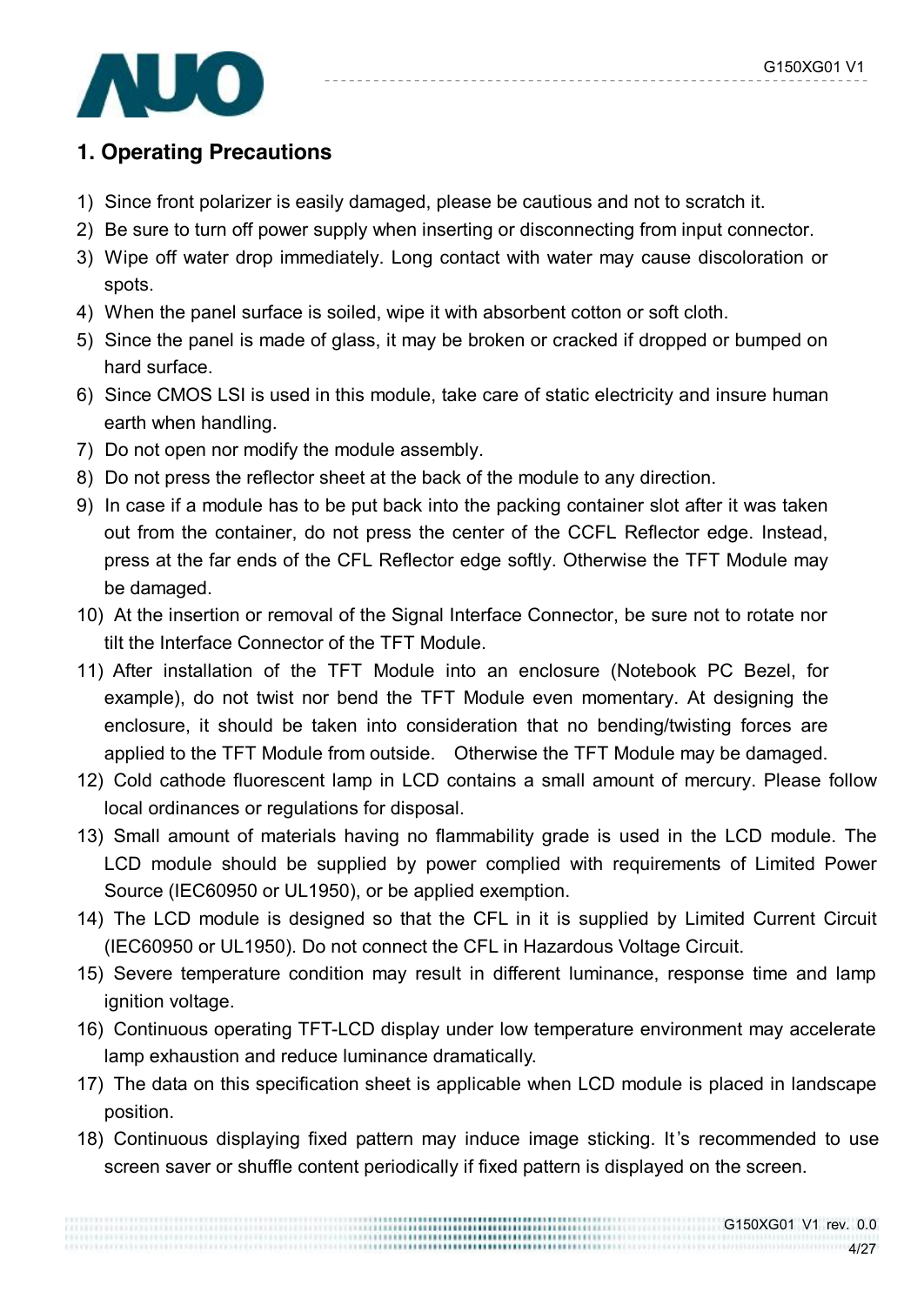

G150XG01 V1 is a Color Active Matrix Liquid Crystal Display composed of a TFT-LCD display, a driver circuit, and a backlight system. The screen format is intended to support XGA (1024(H) x 768(V)) screen and 16.2M (RGB 8-bits) or 262k colors (RGB 6-bits). All input signals are LVDS interface compatible. Inverter card of backlight is not included. All design rules of this module can correspond to PSWG standard.

G150XG01 V1 is designed for industrial display applications.

# **2.1 Display Characteristics**

The following items are characteristics summary on the table under 25 ℃ condition:

| <b>Items</b>                                              | <b>Unit</b>                                              | <b>Specifications</b>                                                     |
|-----------------------------------------------------------|----------------------------------------------------------|---------------------------------------------------------------------------|
| Screen Diagonal                                           | [inch]                                                   | 15                                                                        |
| <b>Active Area</b>                                        | [mm]                                                     | 304.128(H) x 228.096(V)                                                   |
| Pixels H x V                                              |                                                          | 1024x3(RGB) x 768                                                         |
| <b>Pixel Pitch</b>                                        | [mm]                                                     | $0.297 \times 0.297$                                                      |
| <b>Pixel Arrangement</b>                                  |                                                          | R.G.B. Vertical Stripe                                                    |
| Display Mode                                              |                                                          | TN, Normally White                                                        |
| Nominal Input Voltage VDD                                 | [Volt]                                                   | 3.3 typ.                                                                  |
| <b>Typical Power Consumption</b>                          | [Watt]                                                   | 8.9 (64 Gray Bar Pattern, exclude inverter)                               |
| Weight                                                    | [Grams]                                                  | 1100g (typ.)                                                              |
| <b>Physical Size</b>                                      | [mm]                                                     | 326.5(H)x 253.5(V) x 12.0(D) (typ.)                                       |
| <b>Electrical Interface</b>                               |                                                          | 1 channel LVDS                                                            |
| <b>Surface Treatment</b>                                  |                                                          | Anti-glare, Hardness 3H                                                   |
| <b>Support Color</b>                                      |                                                          | 16.2M / 262K colors                                                       |
| Temperature Range<br>Operating<br>Storage (Non-Operating) | $[^{\circ}C]$<br>$\mathsf{I}^\circ\mathsf{C} \mathsf{I}$ | 0 to +65 (+65 $\degree$ C as panel surface temperature)<br>$-20$ to $+65$ |
| RoHS Compliance                                           |                                                          | RoHS Compliance                                                           |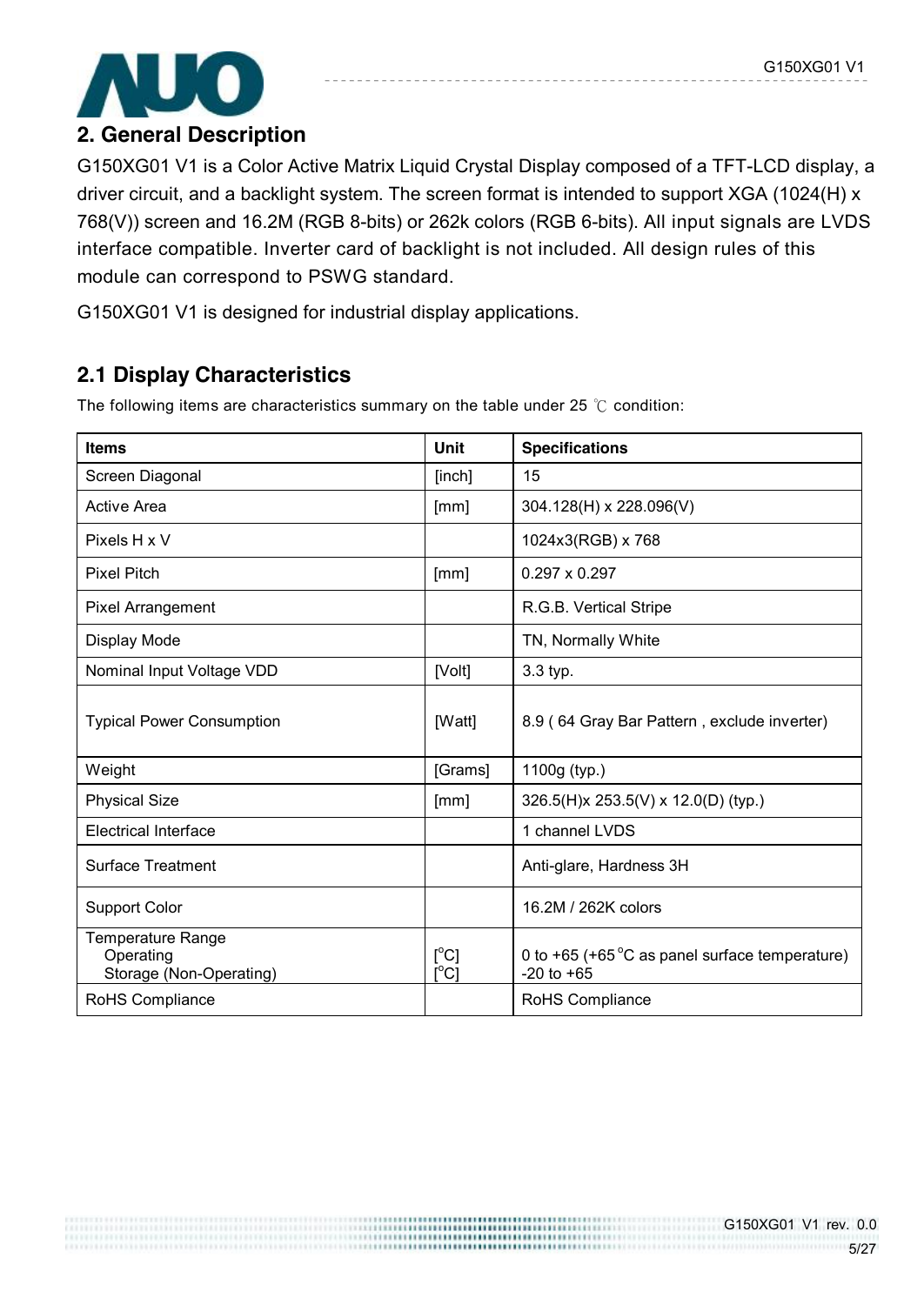

### **2.2 Optical Characteristics**

The optical characteristics are measured under stable conditions at 25℃ (Room Temperature):

| Item                                | <b>Unit</b>          | <b>Conditions</b>              |         | Min.           | Typ.  | Max.           | <b>Note</b>    |
|-------------------------------------|----------------------|--------------------------------|---------|----------------|-------|----------------|----------------|
| <b>White Luminance</b>              | [cd/m2]              | IRCFL= 5.5mA<br>(center point) |         | 300            | 350   |                | 1              |
| Uniformity                          | $\%$                 | 9 Points                       |         | 75             | 80    | $\blacksquare$ | 1, 2, 3        |
| <b>Contrast Ratio</b>               |                      |                                |         | 400            | 700   |                | $\overline{4}$ |
| Cross talk                          | $\frac{1}{2}$        |                                |         | $\blacksquare$ | 1.2   | 1.5            | 5              |
|                                     | [msec]               | Rising                         |         | $\blacksquare$ | 5.7   |                |                |
| <b>Response Time</b>                | [msec]               | Falling                        |         | $\blacksquare$ | 2.3   |                | 6              |
|                                     | [msec]               | Raising + Falling              |         | $\blacksquare$ | 8     |                |                |
|                                     | [degree]             | Horizontal<br>$CR = 10$        | (Right) | 60             | 70    |                |                |
| <b>Viewing Angle</b>                | [degree]             |                                | (Left)  | 60             | 70    |                | $\overline{7}$ |
|                                     | [degree]<br>[degree] | Vertical                       | (Upper) | 55             | 65    |                |                |
|                                     |                      | $CR = 10$<br>(Lower)           | 50      | 60             |       |                |                |
|                                     |                      | Red x                          |         | 0.612          | 0.642 | 0.672          |                |
|                                     |                      | Red y                          |         | 0.307          | 0.337 | 0.367          |                |
|                                     |                      | Green x                        |         | 0.276          | 0.306 | 0.336          |                |
| Color / Chromaticity<br>Coordinates |                      | Green y                        |         | 0.551          | 0.581 | 0.611          |                |
| (CIE 1931)                          |                      | Blue x                         |         | 0.114          | 0.144 | 0.174          |                |
|                                     |                      | Blue y                         |         | 0.071          | 0.101 | 0.131          |                |
|                                     |                      | White x                        |         | 0.283          | 0.313 | 0.343          |                |
|                                     |                      | White y                        |         | 0.299          | 0.329 | 0.359          |                |

#### Note 1: Measurement method

Equipment Pattern Generator, Power Supply, Digital Voltmeter, Luminance meter (SR\_3 or equivalent)

Aperture 1° with 50cm viewing distance

Test Point Center

Environment *< 1 lux*



,,,,,,,,,,,,,,,,,,,,,,,,,,,

Module Driving Equipment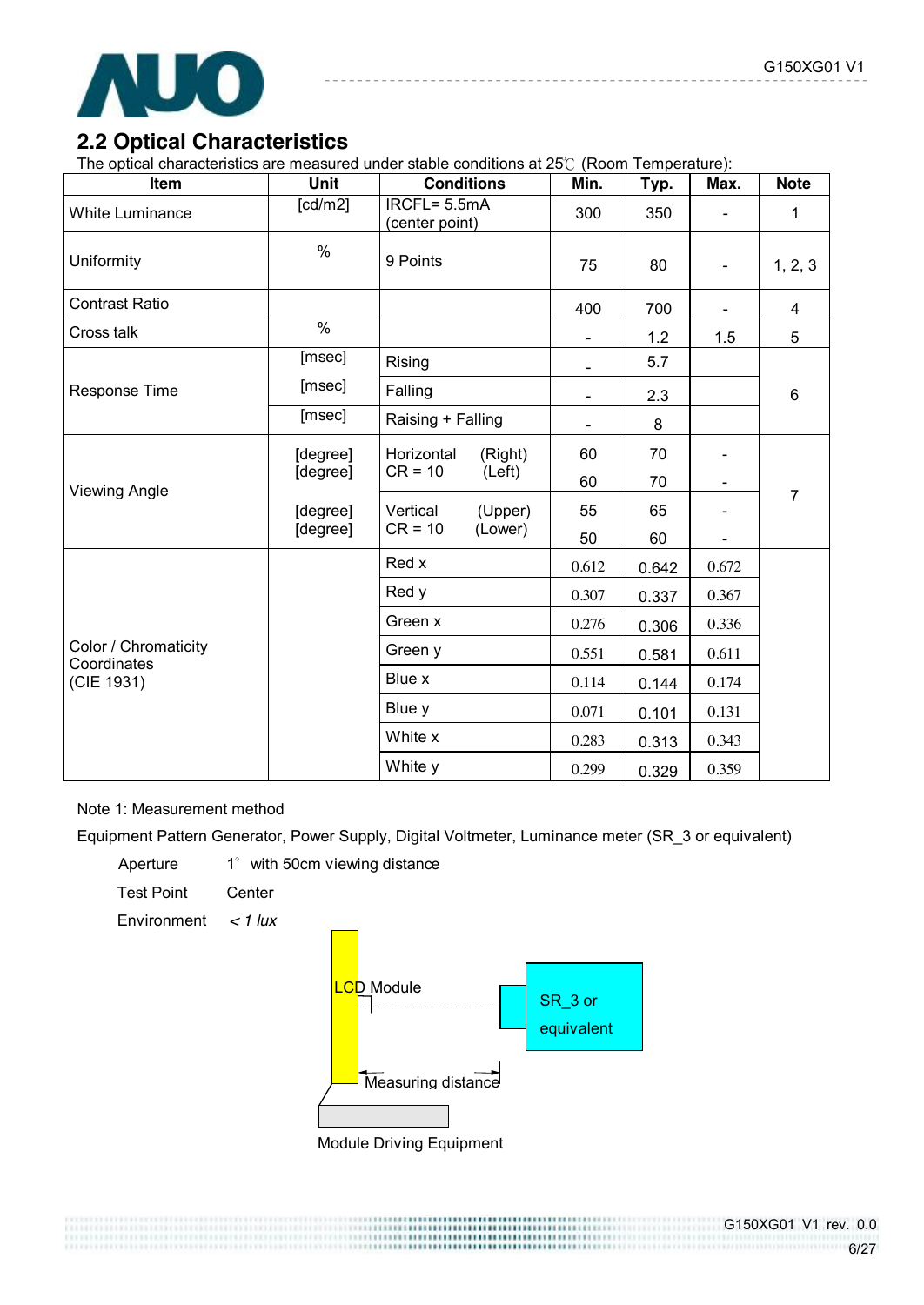



Note 2: Definition of 9 points position (Display active area : 304.128(H) x 228.096(V))

Note 3: The luminance uniformity of 9 points is defined by dividing the minimum luminance values by the maximum test point luminance

Minimum Brightness of nine points

 $\delta_{\text{W9}}$  =  $\frac{1}{2}$  Maximum Brightness of nine points

Note 4: Definition of contrast ratio (CR):

Contrast ratio (CR)= Brightness on the "White" state Brightness on the "Black" state

Note 5: Definition of cross talk (CT)

 $CT = | YB - YA | / YA \times 100 (%)$ Where YA = Luminance of measured location without gray level 0 pattern (cd/m2) YB = Luminance of measured location with gray level 0 pattern (cd/m2)



,,,,,,,,,,,,,,,,,,,,,,,,,,,,,,,,,

G150XG01 V1 rev. 0.0 \*\*\*\*\*\*\*\*\*\*\*\*\*\*\*\*\*\*\*\*\*\*\*\*\*\*\*\*\*\*\*\*\*\*\*\*7/27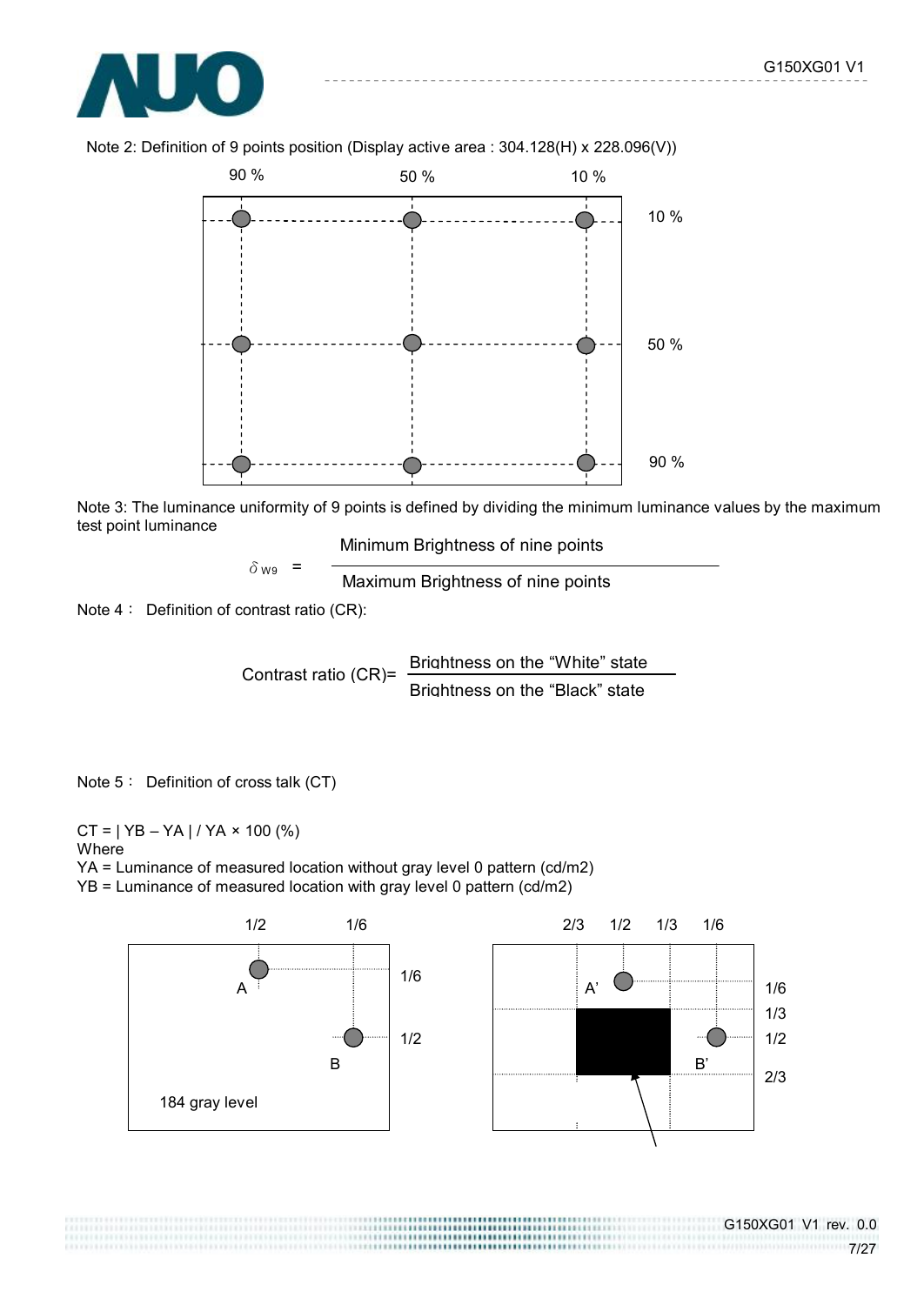

Note 6: Definition of response time:

The output signals of photo detector are measured when the input signals are changed from "White" to "Black" (falling time) and from "Black" to "White" (rising time), respectively. The response time interval is between 10% and 90% of amplitudes. Please refer to the figure as below.



Note 7: Definition of viewing angle

Viewing angle is the measurement of contrast ratio  $\geq$  10, at the screen center, over a 180° horizontal and 180° vertical range (off-normal viewing angles). The 180° viewing angle range is broken down as below: 90° (θ) horizontal left and right, and 90° (Φ) vertical high (up) and low (down). The measurement direction is typically perpendicular to the display surface with the screen rotated to its center to develop the desired measurement viewing angle.



..........................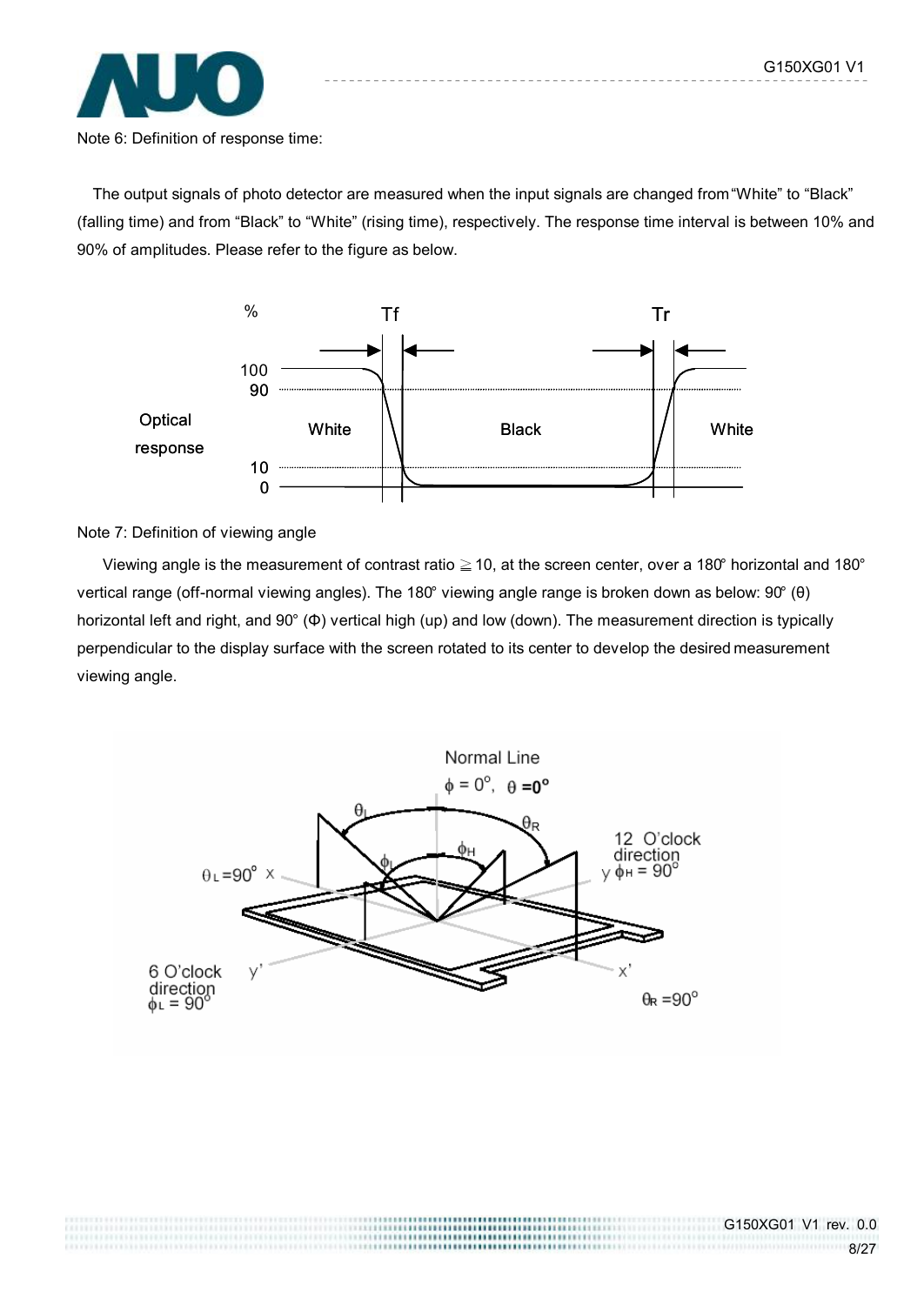

The following diagram shows the functional block of the 15 inch color TFT/LCD module:



**Mating Type**: HRS DF14-20S-1.25C SM02(8.0)B-BHS-1-TB

```
G150XG01 V1 rev. 0.0 
9/27
```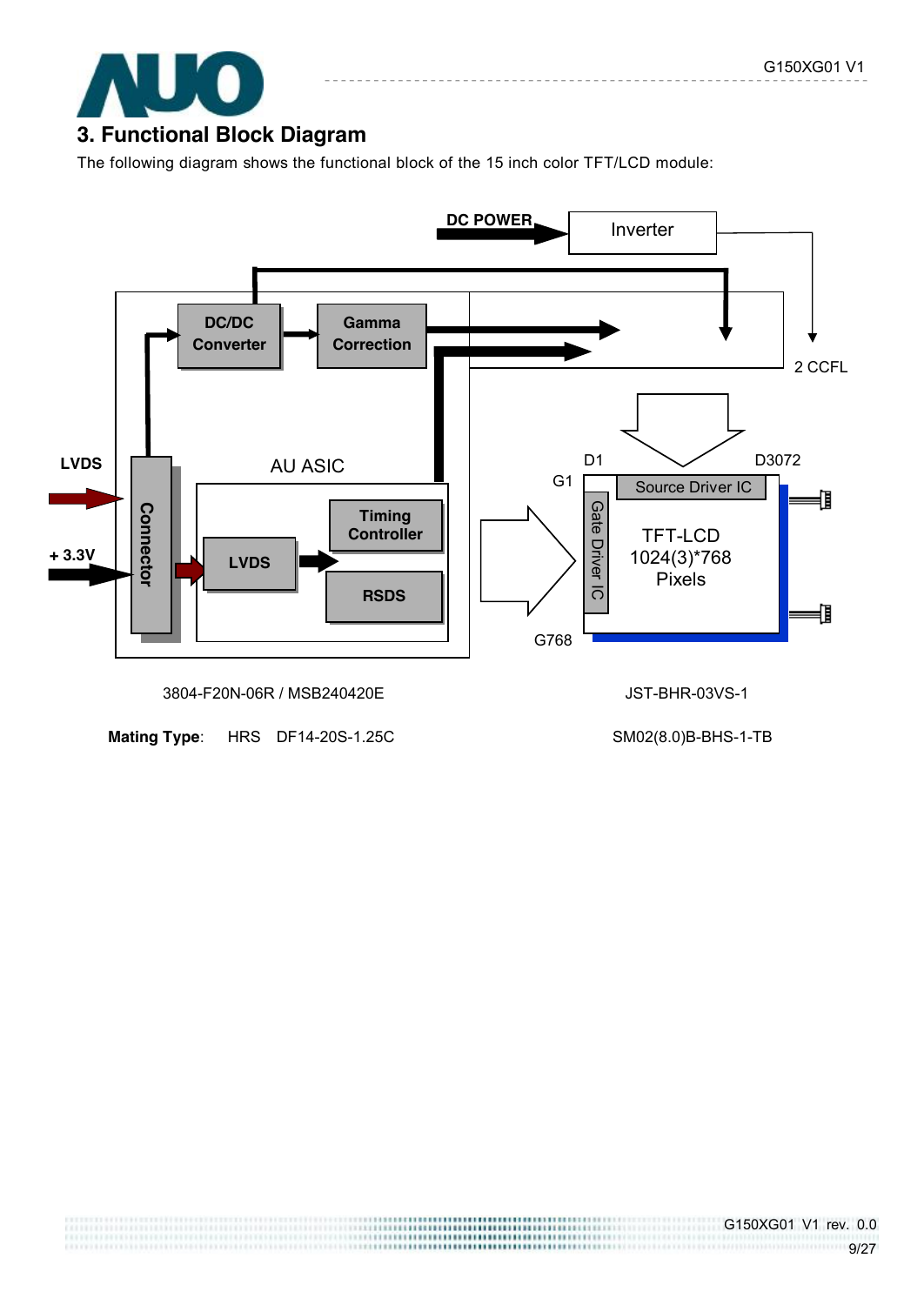

**4. Absolute Maximum Ratings** 

# **4.1 Absolute Ratings of TFT LCD Module**

| ltem            | Symbol | Min | Max          | Unit   |
|-----------------|--------|-----|--------------|--------|
| Logic/LCD Drive | /in    | ∪.∪ | ם מו<br>ن. ب | [Volt] |

## **4.2 Absolute Ratings of Environment**

| <b>Item</b>                  | Symbol | Min   | Max   | Unit                         |
|------------------------------|--------|-------|-------|------------------------------|
| <b>Operating Temperature</b> | TOP    |       | $+60$ | $\mathsf{I}^\circ\mathsf{C}$ |
| <b>Operation Humidity</b>    | HOP    |       | 90    | [%RH]                        |
| Storage Temperature          | TST    | $-20$ | +65   | $\mathsf{I}^\circ\mathsf{C}$ |
| <b>Storage Humidity</b>      | HST    |       | 90    | [%RH]                        |

Note: Maximum Wet-Bulb should be 39℃ and no condensation.

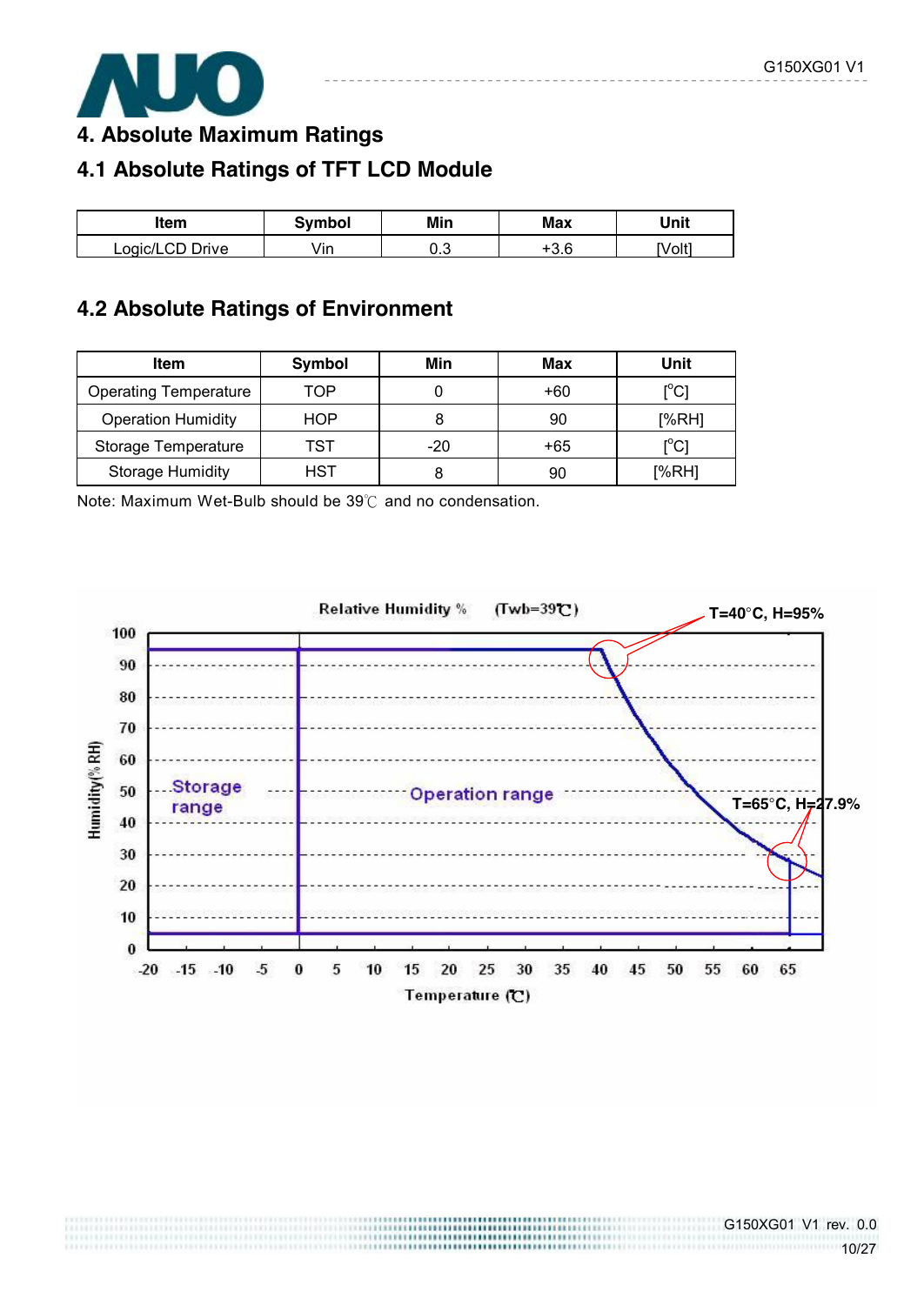

# **5.1 TFT LCD Module**

### **5.1.1 Power Specification**

| Symbol     | <b>Parameter</b>           | Min | <b>Typ</b> | Max | <b>Units</b> | <b>Remark</b>       |
|------------|----------------------------|-----|------------|-----|--------------|---------------------|
| <b>VDD</b> | Logic/LCD Drive<br>Voltage | 3.0 | 3.3        | 3.6 | [Volt]       | ±10%                |
| <b>IDD</b> | <b>VDD Current</b>         |     | 550        | 660 | [mA]         | 64 Gray Bar Pattern |
|            |                            |     |            |     |              | (VDD=3.3V, at 60Hz) |
| Irush      | <b>LCD Inrush Current</b>  |     |            | 3   | [A]          | Note 1              |
|            |                            |     |            |     |              | 64 Gray Bar Pattern |
| <b>PDD</b> | <b>VDD Power</b>           |     | 1.9        | 2.2 | [Watt]       | (VDD=3.3V, at 60Hz) |

### Note 1: Measurement condition:



64 Gray pattern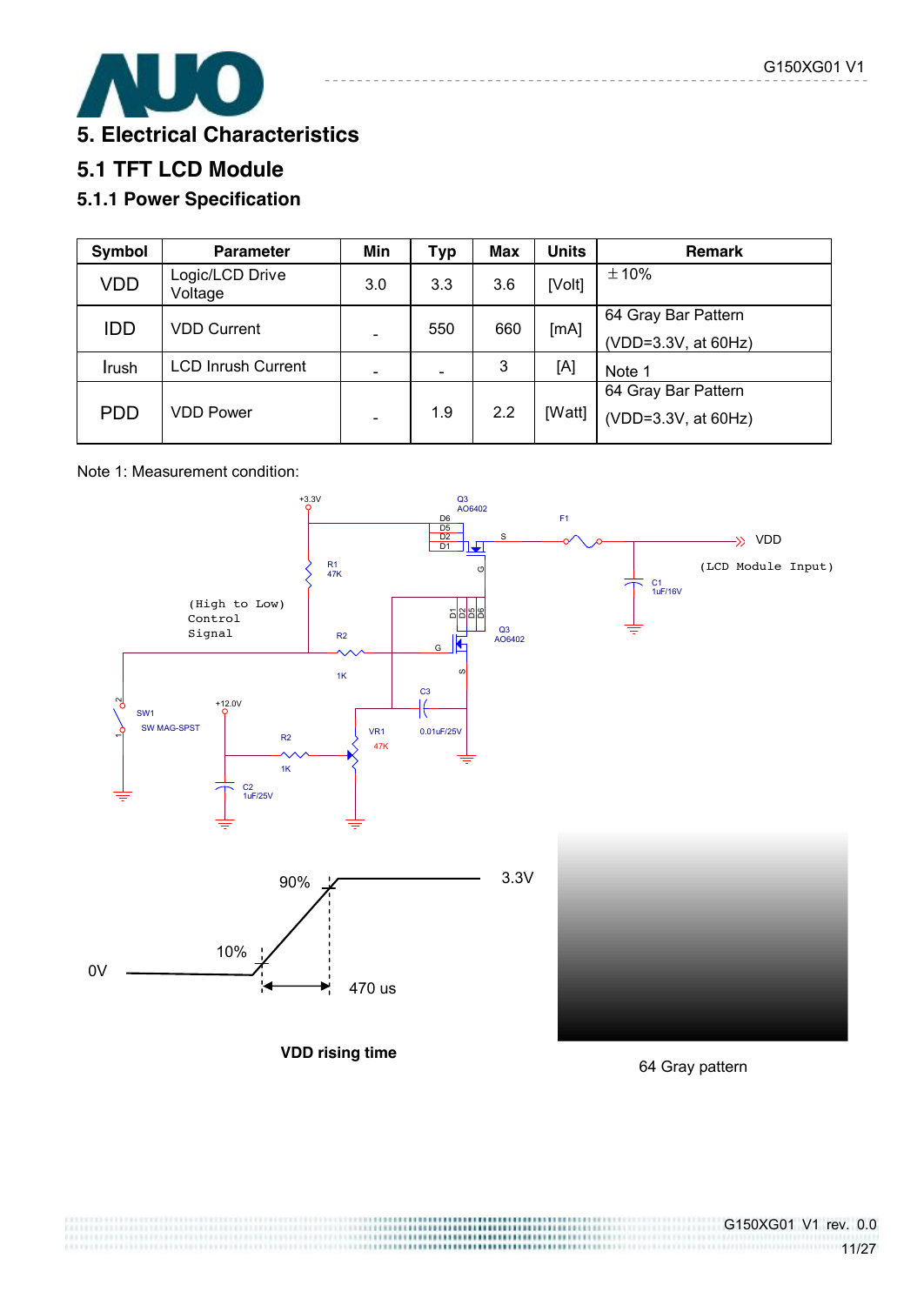

### **5.1.2 Signal Electrical Characteristics**

Input signals shall be low or Hi-Z state when VDD is off.

| Symbol      | <b>Item</b>                            | Min. | Typ. | Max. | Unit | Remark          |
|-------------|----------------------------------------|------|------|------|------|-----------------|
| <b>VTH</b>  | Differential Input High Threshold      |      |      | 100  | [mV] | VCM=1.2V        |
| VTL         | Differential Input Low Threshold       |      |      |      | [mV] | <b>VCM=1.2V</b> |
| <b>VID</b>  | Input Differential Voltage             |      | 400  | 600  | [mV] |                 |
| <b>VICM</b> | Differential Input Common Mode Voltage |      |      | 1.45 | [V]  | VTH/VTL=±100mV  |

Note: LVDS Signal Waveform.

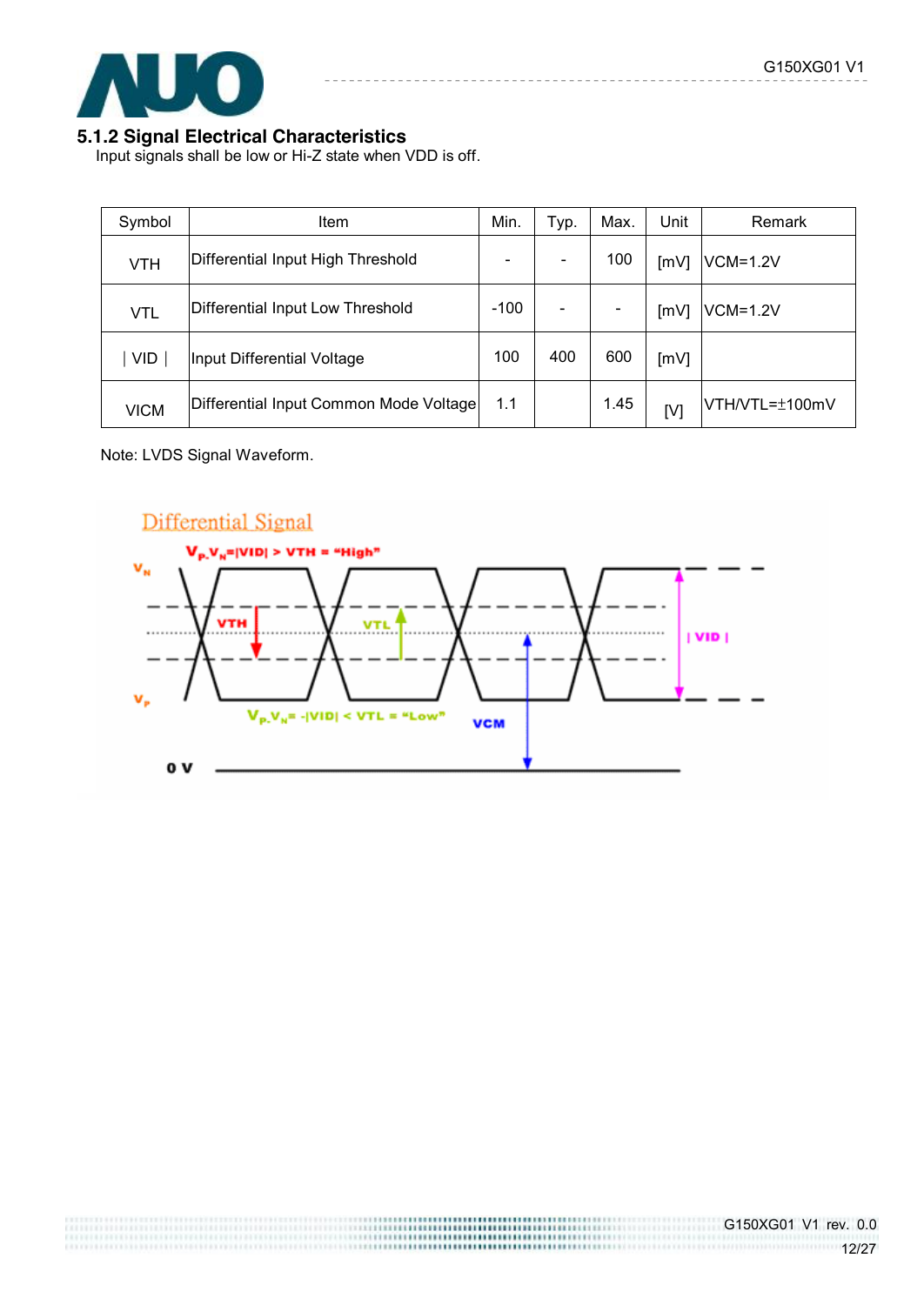

### **5.2.1 Parameter guideline for CCFL**

Following characteristics are measured under a stable condition using an inverter at 25℃ (Room Temperature):

| Symbol                                         | <b>Parameter</b>                                     | Min.   | Typ. | Max.           | Unit          | <b>Remark</b>                                                |
|------------------------------------------------|------------------------------------------------------|--------|------|----------------|---------------|--------------------------------------------------------------|
| <b>IRCFL</b>                                   | CCFL operation range                                 | 2.5    | 5.5  | 6.5            | [mA]<br>rms   | $(Ta=25^{\circ}C)$ Note 1                                    |
| <b>FCFL</b>                                    | <b>CCFL Frequency</b>                                | 40     | 46   | 65             | [KHz]         | $(Ta=25^{\circ}C)$ Note 2                                    |
| <b>VICFL</b><br>$(0^{\circ}C)$<br>(reference)  | <b>CCFL Ignition Voltage</b>                         |        | 1180 | 1480           | [Volt]<br>rms | $(Ta = 0^{\circ}C)$                                          |
| <b>ViCFL</b><br>$(25^{\circ}C)$<br>(reference) | <b>CCFL Ignition Voltage</b>                         |        | 910  | 1140           | [Volt]<br>rms | $(Ta=25^{\circ}C)$                                           |
| <b>VCFL</b>                                    | <b>CCFL Discharge Voltage</b>                        | 567    | 630  | 693            | [Volt]<br>rms | $(Ta=25^{\circ}C)$ Note 3<br>IRCFL=5.5mA<br>$VCFL = Typt10%$ |
| <b>PCFL</b>                                    | <b>CCFL Power consumption</b><br>(inverter excluded) |        | 6.93 | $\blacksquare$ | [Watt]        | $(Ta=25^{\circ}C)$ Note 3<br>IRCFL=5.5mA                     |
| Lamp Life                                      |                                                      | 50,000 |      |                | <b>Hrs</b>    | $(Ta=25^{\circ}C)$ Note 4<br>$IRCFL = 5.5mA$                 |

Note 1: IRCFL is defined as the return current of an inverter. (In Figure. 1)



(Figure. 1: Measurement of return current)

A stable IRCFL is a current without flicker or biasing waveform provided by inverter that ensures the backlight perform to its specification. The ideal sine waveform should be symmetric in positive and negative polarities and the asymmetry rate of the inverter waveform should be below 10%.

It is recommended to use the inverter with detection circuit to avoid overvoltage, overcurrent, or mismatching waveform. The purpose is to avoid current flow into only one of the lamps when the other one is not in operation.

Note 2: CCFL frequency should be carefully determined to avoid interference between inverter and TFT LCD.

Higher frequency will induce higher leakage current and further impact lamp life.

Note 3: Calculator value for reference (IRCFLxVCFLx2=PCFL).

Note 4: The definition of lamp life means when any of following conditions happen:

a) Luminance falls to 50% or less of the initial value.

- b) Normal lighting is no more available (flickering, pink lighting, no lighting, etc.)
- c) Lamp voltage or lighting start voltage exceeds the specified value.

Note 5: The display is with dual lamp design, and the CCFL current in above table refers to each lamp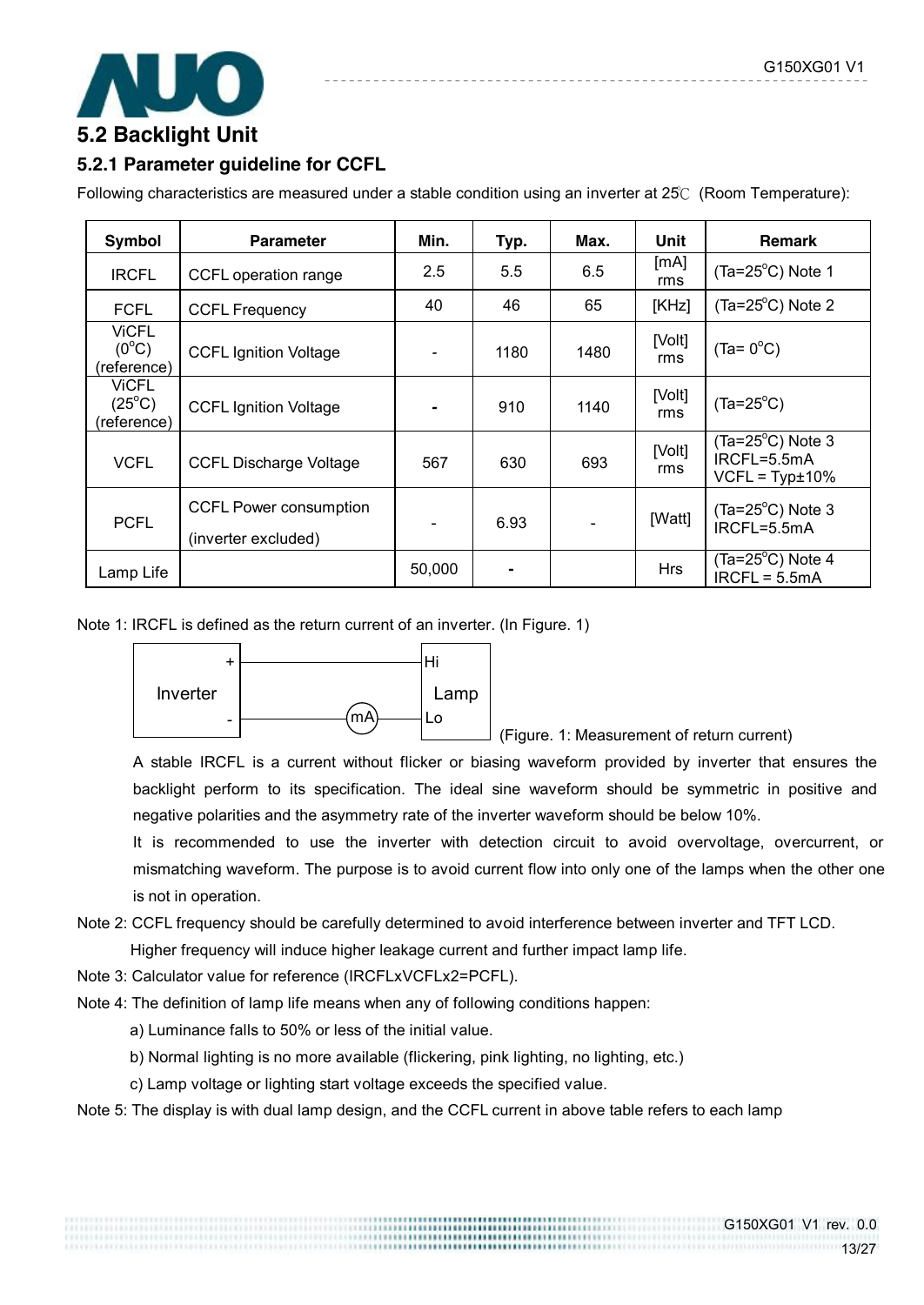

## **6.1 Pixel Format Image**

Following figure shows the relationship between input signal and LCD pixel format.



# **6.2 Scanning Direction**

The following figures show the image seen from the front view. The arrow indicates the direction of scan.



Fig. 1 Normal scan (Pin4, REV = Low or NC) Fig. 2 Reverse scan (Pin4, REV = High)

.................................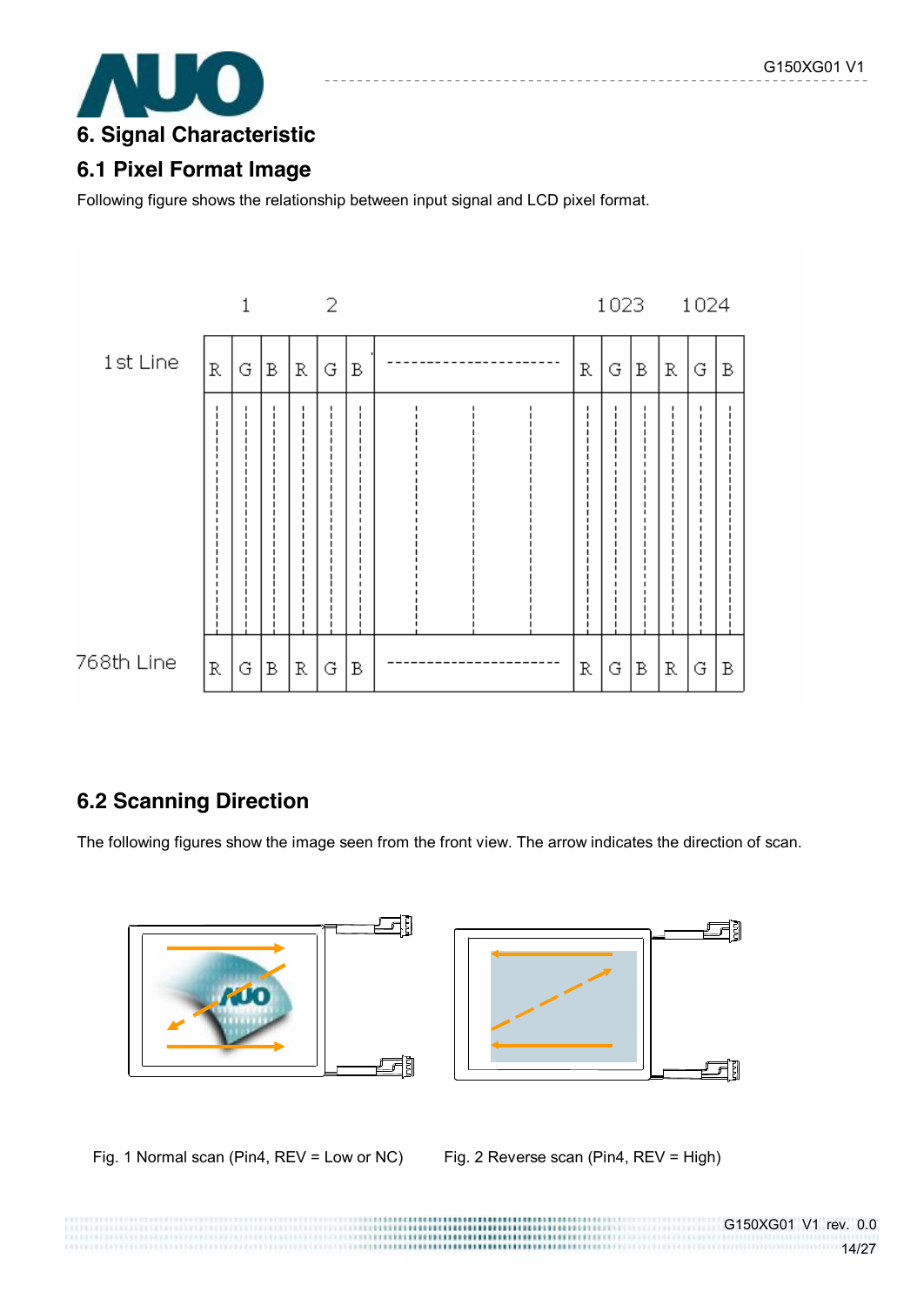

### **6.3 Signal Description**

The module using a pair of LVDS receiver SN75LVDS82(Texas Instruments) or compatible. LVDS is a differential signal technology for LCD interface and high speed data transfer device. Transmitter shall be SN75LVDS83(negative edge sampling) or compatible**.** The first LVDS port(RxOxxx) transmits odd pixels while the second LVDS port(RxExxx) transmits even pixels.

|                |                    | 3804-F20N-06R (E&T) / MSB240420E(STM)                |
|----------------|--------------------|------------------------------------------------------|
| Pin No.        | <b>Symbol</b>      | <b>Description</b>                                   |
| 1              | <b>VDD</b>         | Power Supply, 3.3V (typical)                         |
| $\overline{2}$ | <b>VDD</b>         | Power Supply, 3.3V (typical)                         |
| 3              | <b>VSS</b>         | Ground                                               |
| 4              | <b>REV</b>         | Reverse Scan selection *. Note1                      |
| 5              | Rin0-              | - LVDS differential data input (R0-R5, G0)           |
| 6              | Rin0+              | + LVDS differential data input (R0-R5, G0)           |
| $\overline{7}$ | <b>VSS</b>         | Ground                                               |
| 8              | Rin1-              | - LVDS differential data input (G1-G5, B0-B1)        |
| 9              | $Rin1+$            | + LVDS differential data input (G1-G5, B0-B1)        |
| 10             | <b>VSS</b>         | Ground                                               |
| 11             | Rin2-              | - LVDS differential data input (B2-B5, HS, VS, DE)   |
| 12             | Rin2+              | + LVDS differential data input (B2-B5, HS, VS, DE)   |
| 13             | <b>VSS</b>         | Ground                                               |
| 14             | CIKIN-             | - LVDS differential clock input                      |
| 15             | CIkIN+             | + LVDS differential clock input                      |
| 16             | <b>GND</b>         | Ground                                               |
| 17             | Rin <sub>3</sub> - | - LVDS differential data input (R6-R7, G6-G7, B6-B7) |
| 18             | Rin3+              | - LVDS differential data input (R6-R7, G6-G7, B6-B7) |
| 19             | <b>VSS</b>         | Ground                                               |
| 20             | SEL68              | Selection for 6 bits/8bits LVDS data input *Note1    |

Note 1: Input signals shall be in low status when VDD is off.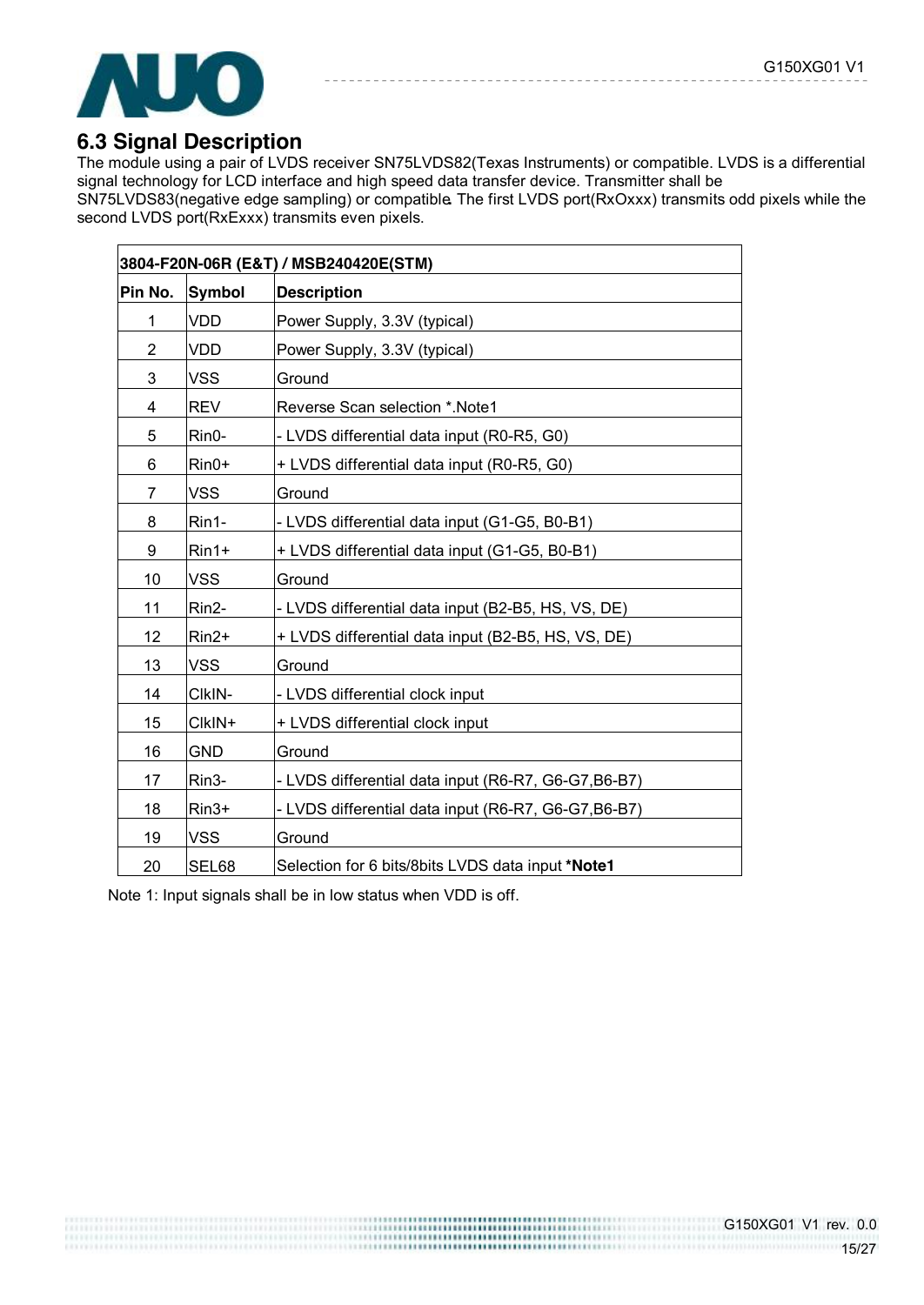

### **6.4 The Input Data Format**

#### **6.4.1 SEL68**



**Note1**: Please follow PSWG.

**Note2**: R/G/B data 7:MSB, R/G/B data 0:LSB

| <b>Signal Name</b> | <b>Description</b>            | Remark                                  |
|--------------------|-------------------------------|-----------------------------------------|
| R <sub>7</sub>     | Red Data 7                    | Red-pixel Data                          |
| R <sub>6</sub>     | Red Data 6                    |                                         |
| R <sub>5</sub>     | Red Data 5                    | For 8Bits LVDS input                    |
| R <sub>4</sub>     | Red Data 4                    | MSB: R7 ; LSB: R0                       |
| R <sub>3</sub>     | Red Data 3                    |                                         |
| R2                 | Red Data 2                    | For 6Bits LVDS input                    |
| R1                 | Red Data 1                    | MSB: R5; LSB: R0                        |
| R <sub>0</sub>     | Red Data 0                    |                                         |
| G7                 | Green Data 7                  | Green-pixel Data                        |
| G6                 | Green Data 6                  |                                         |
| G <sub>5</sub>     | Green Data 5                  | For 8Bits LVDS input                    |
| G4                 | Green Data 4                  | MSB: G7 ; LSB: G0                       |
| G <sub>3</sub>     | Green Data 3                  |                                         |
| G <sub>2</sub>     | Green Data 2                  | For 6Bits LVDS input                    |
| G <sub>1</sub>     | Green Data 1                  | MSB: G5; LSB: G0                        |
| G0                 | Green Data 0                  |                                         |
| B7                 | Blue Data 7                   | <b>Blue-pixel Data</b>                  |
| B <sub>6</sub>     | Blue Data 6                   |                                         |
| B <sub>5</sub>     | Blue Data 5                   | For 8Bits LVDS input                    |
| <b>B4</b>          | Blue Data 4                   | MSB: B7 ; LSB: B0                       |
| B <sub>3</sub>     | Blue Data 3                   |                                         |
| <b>B2</b>          | Blue Data 2                   | For 6Bits LVDS input                    |
| <b>B1</b>          | Blue Data 1                   | MSB: B5; LSB: B0                        |
| B <sub>0</sub>     | Blue Data 0                   |                                         |
| <b>RxCLKIN</b>     | <b>LVDS Data Clock</b>        |                                         |
| DE                 | Data Enable Signal            | When the signal is high, the pixel data |
|                    |                               | shall be valid to be displayed.         |
| VS                 | Vertical Synchronous Signal   |                                         |
| <b>HS</b>          | Horizontal Synchronous Signal |                                         |

RSV  $\times$  B7  $\times$  B6  $\times$  G7  $\times$  G6  $\times$  R7  $\times$  R6

Note: Output signals from any system shall be low or Hi-Z state when VDD is off.

G150XG01 V1 rev. 0.0 16/27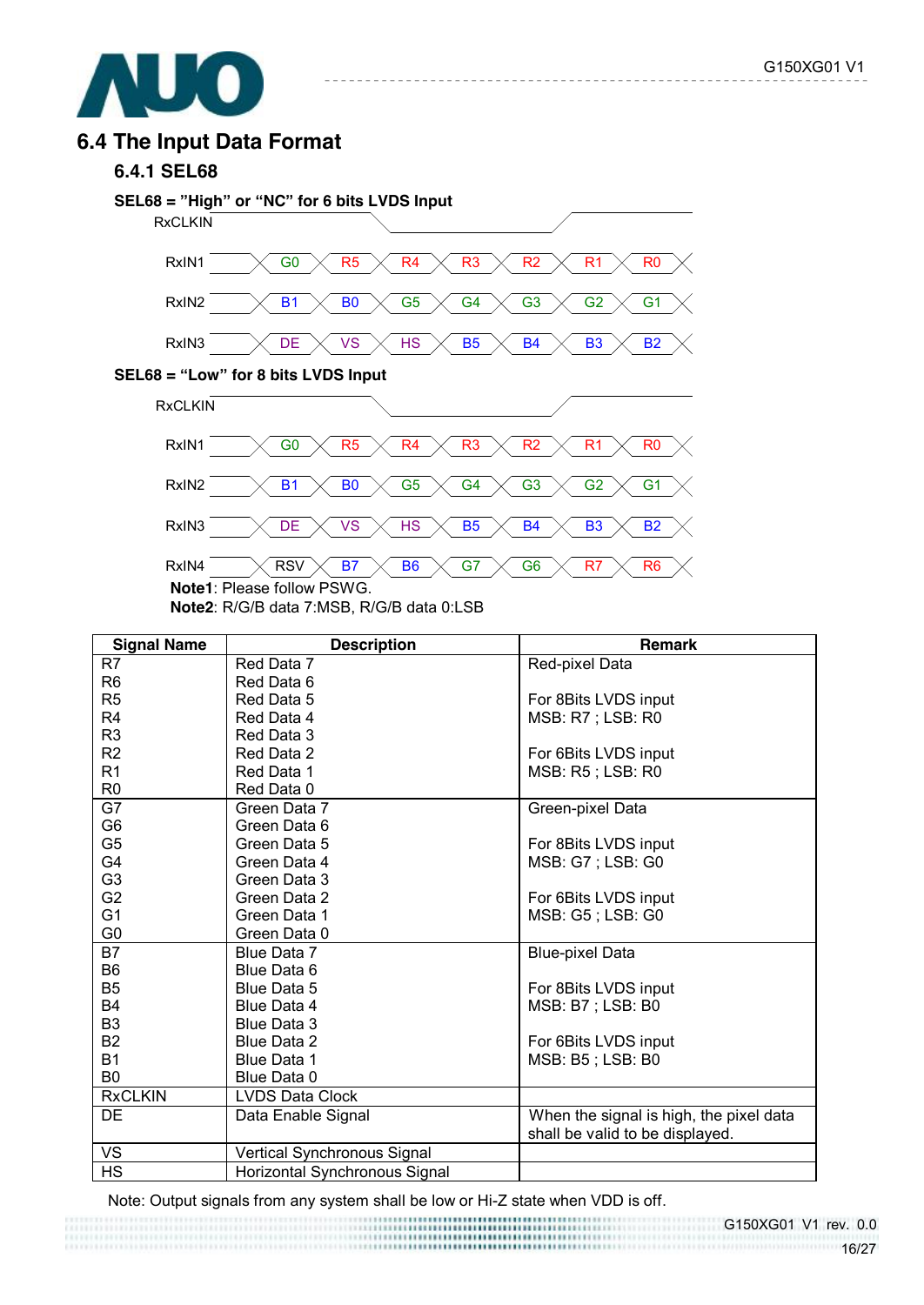

# **6.5 Interface Timing 6.5.1 Timing Characteristics**

| Signal              | <b>Parameter</b> |                 | Symbol                      | Min. | Typ. | Max. | Unit                           |
|---------------------|------------------|-----------------|-----------------------------|------|------|------|--------------------------------|
| <b>Clock Timing</b> | Clock frequency  |                 | $1/\text{T}_{\text{Clock}}$ | 50   | 65   | 81   | <b>MHz</b>                     |
| Vsync Timing        | Vertical         | Period          | $\mathsf{T}_\mathsf{V}$     | 776  | 806  | 1024 |                                |
|                     | Section          | Active          | $\mathsf{T}_{\mathsf{VD}}$  | 768  | 768  | 768  | $T_{Line}$                     |
|                     |                  | <b>Blanking</b> | $T_{VB}$                    | 8    | 38   | 256  |                                |
| <b>Hsync Timing</b> | Horizontal       | Period          | $\mathsf{T}_\mathsf{H}$     | 1054 | 1344 | 2048 |                                |
|                     | Section          | Active          | Т <sub>нр</sub>             | 1024 | 1024 | 1024 | ${\mathsf T}_{\mathsf{Clock}}$ |
|                     |                  | <b>Blanking</b> | $\mathsf{T}_{\mathsf{HB}}$  | 30   | 320  | 1024 |                                |

Note: Frame rate is 60 Hz. Note: DE mode. Note : Typical value refer to VESA STANDARD

### **6.5.2 Input Timing Diagram**

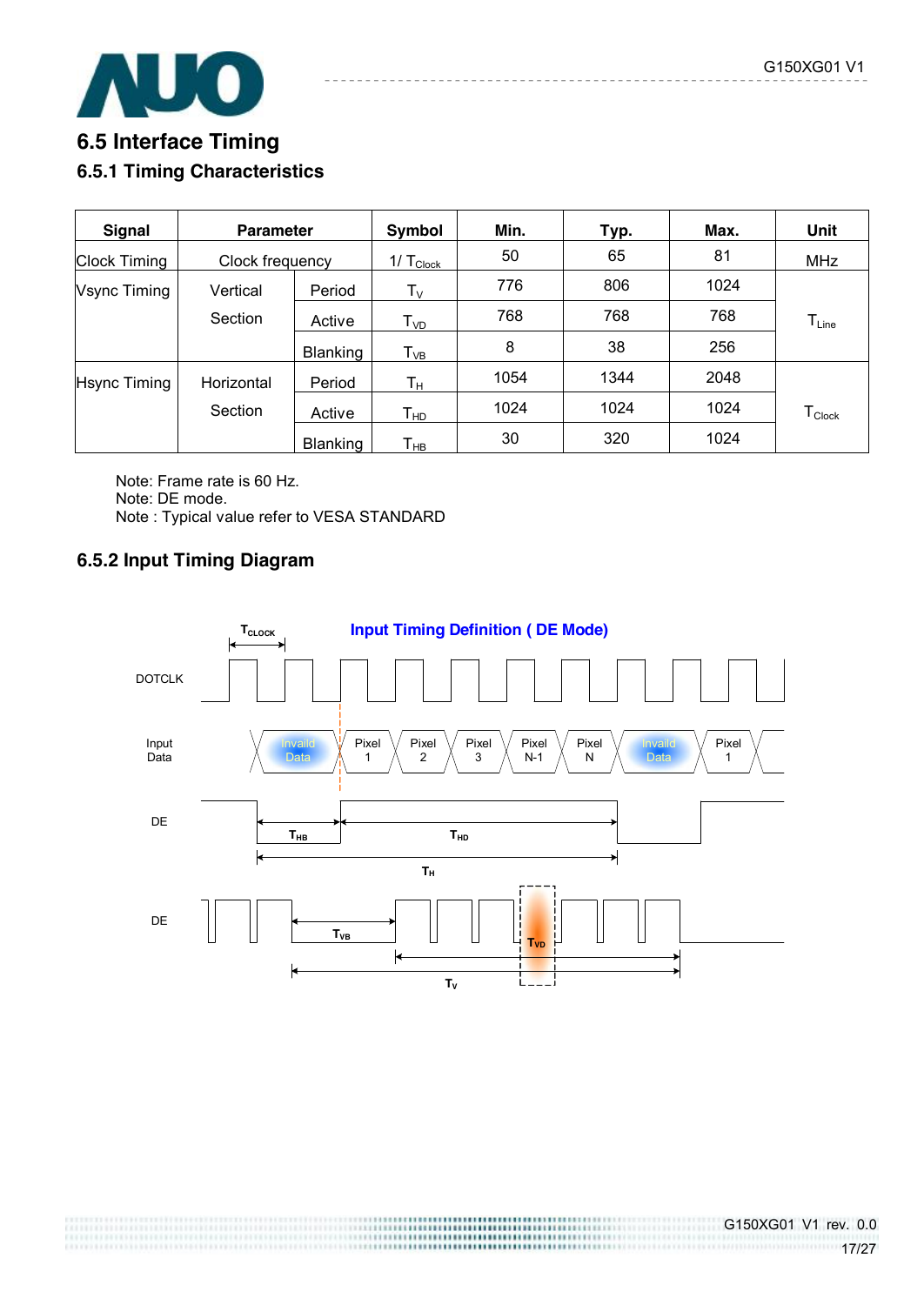

### **6.6 Power ON/OFF Sequence**

VDD power and lamp on/off sequence is as below. Interface signals are also shown in the chart. Signals from any system shall be Hi-Z state or low level when VDD is off.



### **Power ON/OFF sequence timing**

|                  | Value |      |      |              |
|------------------|-------|------|------|--------------|
| <b>Parameter</b> | Min.  | Typ. | Max. | <b>Units</b> |
| <b>T1</b>        | 0.5   |      | 10   | ms           |
| T <sub>2</sub>   | 0     | 40   | 50   | ms           |
| T <sub>3</sub>   | 200   |      |      | ms           |
| <b>T4</b>        | 200   |      |      | ms           |
| T <sub>5</sub>   | 0     | 16   | 50   | ms           |
| T <sub>6</sub>   | 0     |      | 10   | ms           |
| Τ7               | 1000  |      |      | ms           |

The above on/off sequence should be applied to avoid abnormal function in the display. Please make sure to turn off the power when you plug the cable into the input connector or pull the cable out of the connector.

> ,,,,,,,,,,,,,,,,,,,,,,,,,,,,,,,,,,,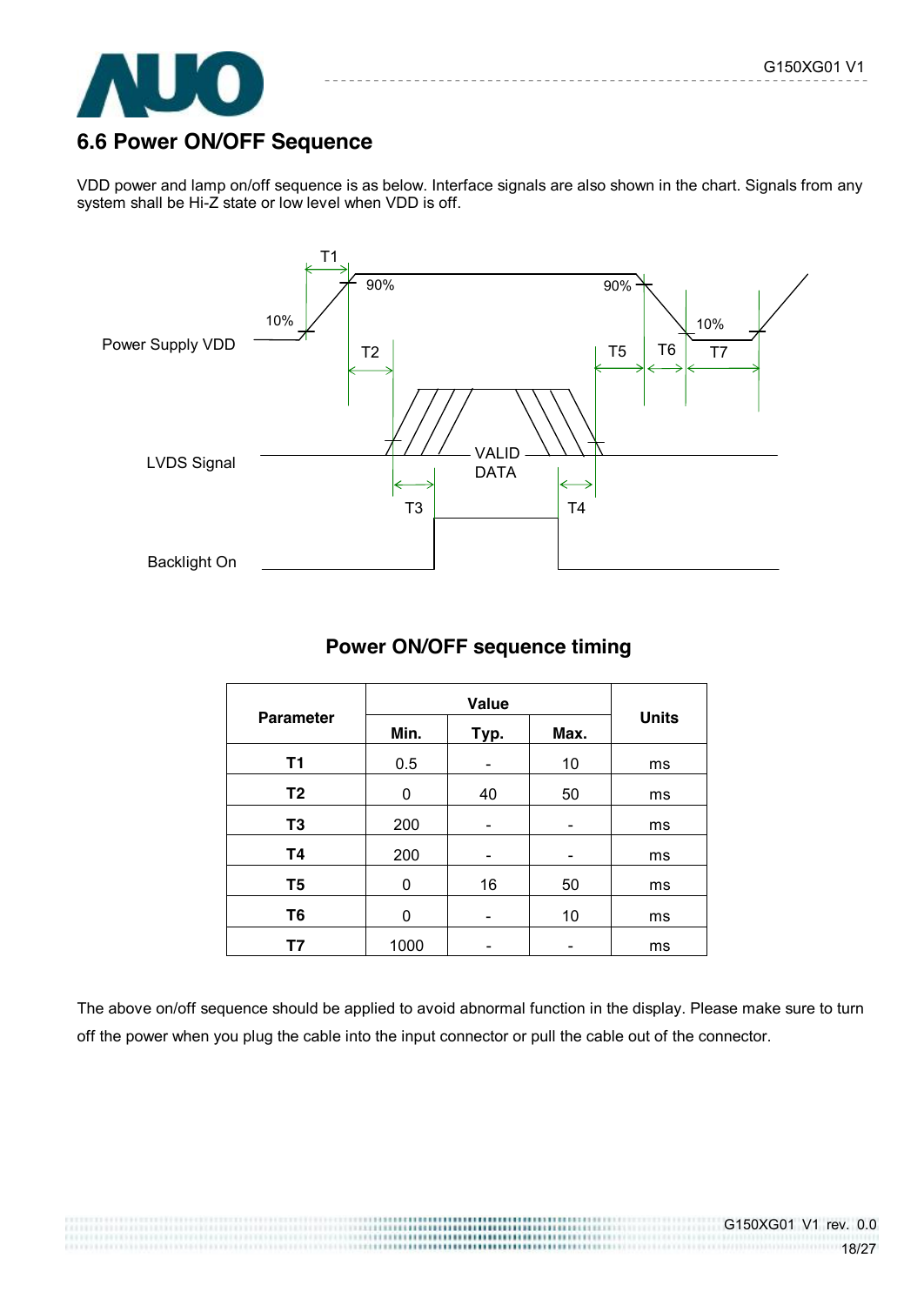

# **7. Connector & Pin Assignment**

Physical interface is described as for the connector on module. These connectors are capable of accommodating the following signals and will be following components.

# **7.1 TFT LCD Module: LVDS Connector**

| <b>Connector Name / Designation</b> | <b>Signal Connector</b>    |
|-------------------------------------|----------------------------|
| Manufacturer                        | E&T or compatible          |
| <b>Connector Model Number</b>       | 3804-F20N-06R / MSB240420E |
| Adaptable Plug                      | HRS DF14-20S-1.25C         |

| Pin#           | <b>Signal Name</b> | Pin#    | <b>Signal Name</b> |
|----------------|--------------------|---------|--------------------|
| $\mathbf{1}$   | <b>VDD</b>         | 2       | <b>VDD</b>         |
| $\mathfrak{B}$ | <b>VSS</b>         | 4       | <b>REV</b>         |
| 5              | Rin0-              | $\,6\,$ | $Rin0+$            |
| $\overline{7}$ | <b>VSS</b>         | 8       | Rin1-              |
| 9              | $Rin1+$            | 10      | <b>VSS</b>         |
| 11             | Rin2-              | 12      | Rin2+              |
| 13             | <b>VSS</b>         | 14      | CIkIN-             |
| 15             | CIkIN+             | 16      | <b>GND</b>         |
| 17             | Rin <sub>3</sub> - | 18      | $Rin3+$            |
| 19             | <b>VSS</b>         | 20      | SEL68              |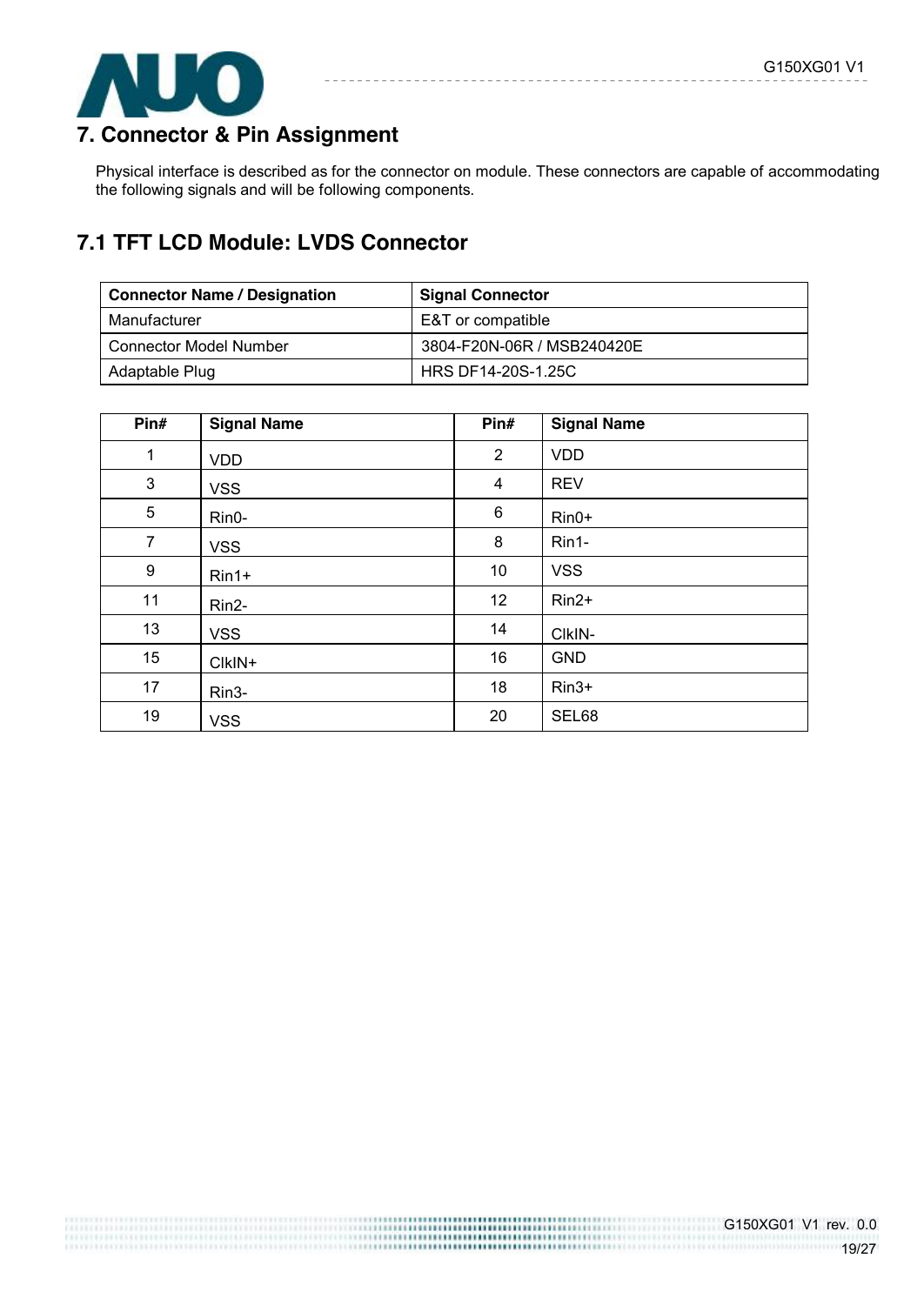

### **7.1.1 Connector Illustration**



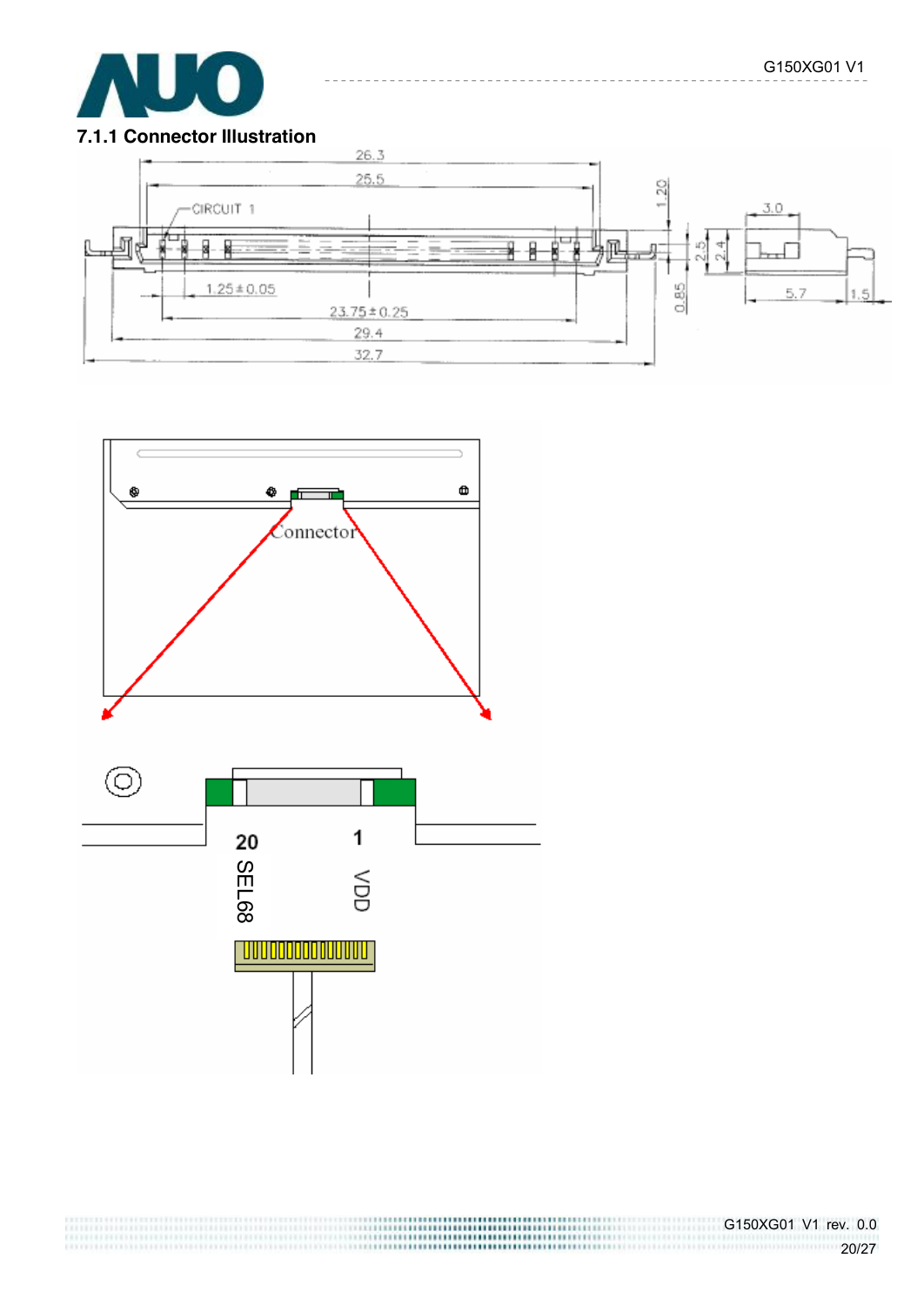

# **7.2 Backlight Unit: Lamp Connector**

| <b>Connector Name / Designation</b> | <b>Lamp Connector</b>             |
|-------------------------------------|-----------------------------------|
| Manufacturer                        | JST or compatible                 |
| <b>Connector Model Number</b>       | BHR-03VS-1 or compatible          |
| <b>Mating Model Number</b>          | SM02(8.0)B-BHS-1-TB or compatible |

 $- - - - -$ 

# **7.3 Lamp Connector Pin Assignment**

| Pin# | Symbol | Cable color | <b>Signal Name</b> |
|------|--------|-------------|--------------------|
|      | HV     | Pink        | Lamp High Voltage  |
|      | ΝC     | <b>INC</b>  | No Connection      |
|      |        | White       | Ground             |

 $\begin{minipage}{.4\linewidth} \begin{tabular}{l} \hline \multicolumn{3}{c} {\textbf{1}} & \multicolumn{3}{c} {\textbf{2}} & \multicolumn{3}{c} {\textbf{3}} & \multicolumn{3}{c} {\textbf{4}} & \multicolumn{3}{c} {\textbf{5}} & \multicolumn{3}{c} {\textbf{6}} & \multicolumn{3}{c} {\textbf{7}} & \multicolumn{3}{c} {\textbf{8}} & \multicolumn{3}{c} {\textbf{9}} & \multicolumn{3}{c} {\textbf{1}} & \multicolumn{3}{c} {\textbf{1}} & \multicolumn{3}{c} {\textbf{1}} & \multicolumn{$ 

Cable length: 140 ± 5 mm

Connector-output position: right side (front view)

Lamp assembly design shall be easy for replacement and repair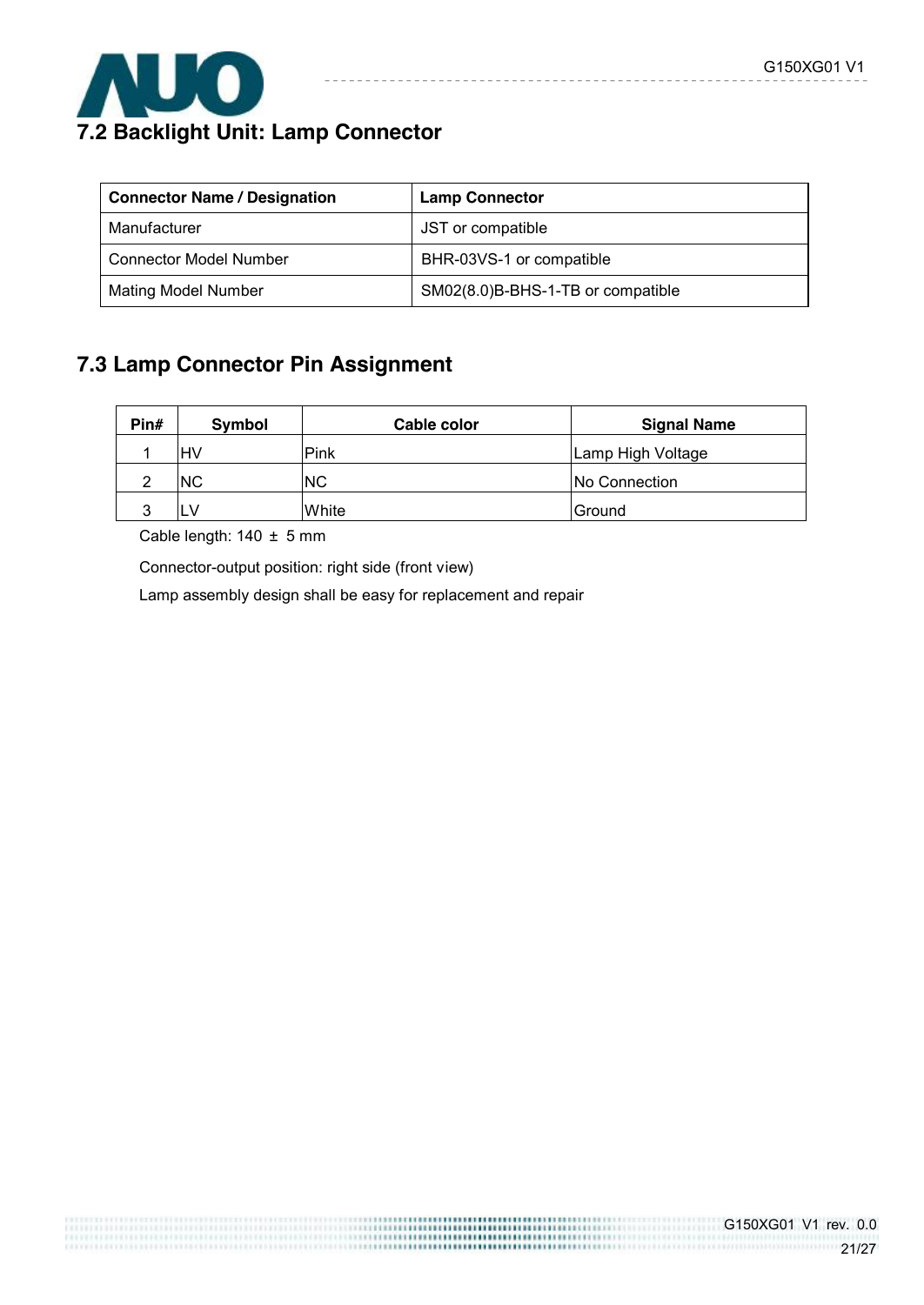

# **8. Reliability Test Criteria**

| <b>Items</b>                             | <b>Required Condition</b>                                                                                                                                | <b>Note</b> |
|------------------------------------------|----------------------------------------------------------------------------------------------------------------------------------------------------------|-------------|
| Temperature<br><b>Humidity Bias</b>      | 50℃/80%,300 hours                                                                                                                                        |             |
| <b>High Temperature</b><br>Operation     | $60^{\circ}$ C, 300 hours                                                                                                                                |             |
| Low Temperature<br>Operation             | $0^\circ\text{C}$ ,300 hours                                                                                                                             |             |
| <b>Hot Storage</b>                       | $60^{\circ}$ C, 300 hours                                                                                                                                |             |
| Cold Storage                             | -20 $^\circ\!{\rm C}$ ,300 hours                                                                                                                         |             |
| <b>Thermal Shock</b><br>Test             | -20℃/30 min ,60℃/30 min ,100cycles                                                                                                                       |             |
| <b>Shock Test</b><br>(Non-Operating)     | 50G, 20ms, Half-sine wave, $(\pm X, \pm Y, \pm Z)$                                                                                                       |             |
| <b>Vibration Test</b><br>(Non-Operating) | 1.5G, $(10~200Hz, P-P)$<br>30 mins/axis (X, Y, Z)                                                                                                        |             |
| On/off test                              | On/10 sec, Off/10 sec, 30,000 cycles                                                                                                                     |             |
| <b>ESD</b>                               | Contact Discharge: ± 8KV, 150pF(330Ω) 1sec, 8 points, 25 times/ point<br>Air Discharge: $\pm$ 15KV, 150pF(330 $\Omega$ ) 1sec, 8 points, 25 times/ point | Note 1      |

----------

Note1: According to EN61000-4-2, ESD class B: Some performance degradation allowed. No data lost

. Self-recoverable. No hardware failures.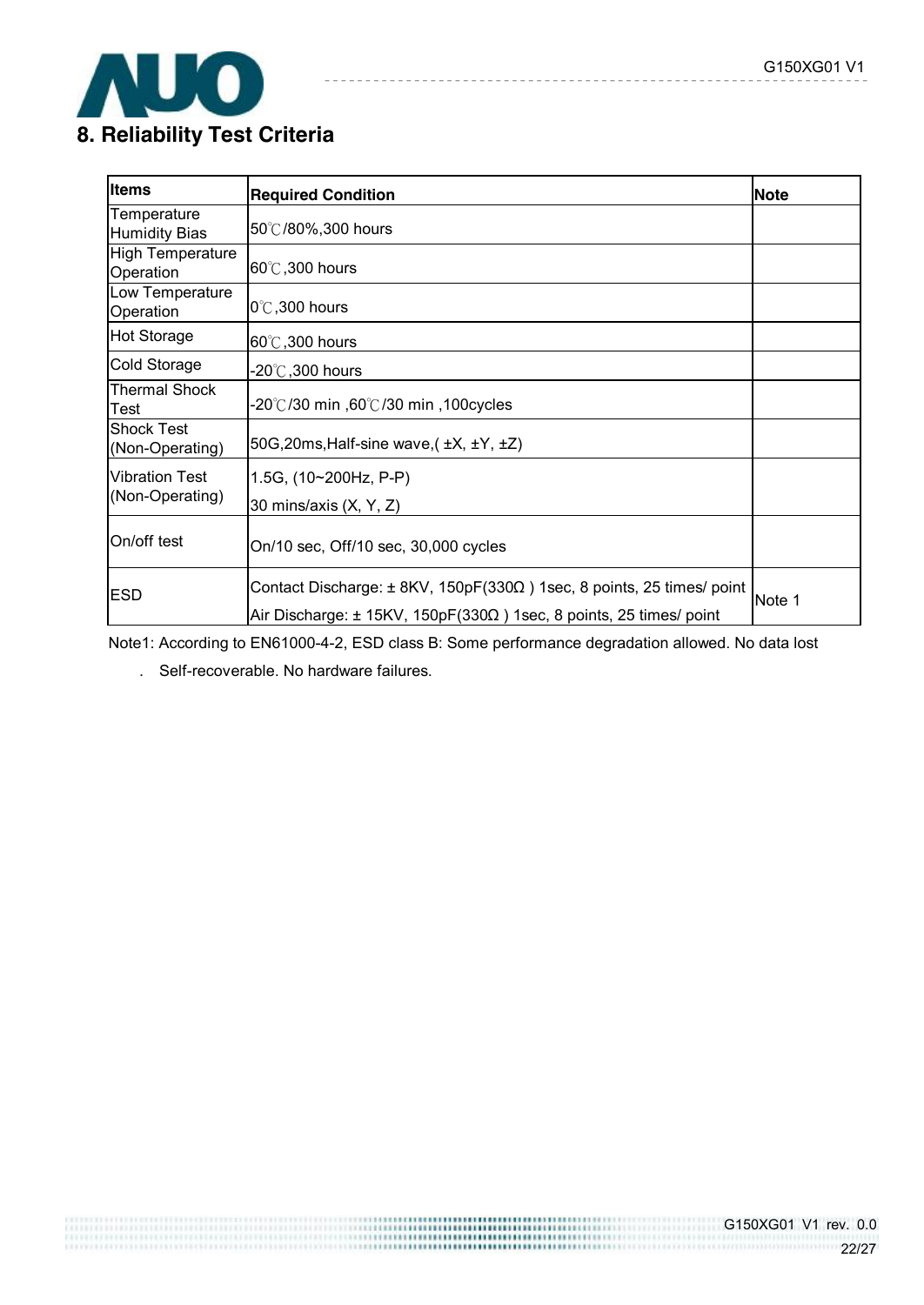

### **9.1 LCM Front View and Rear View**



G150XG01 V1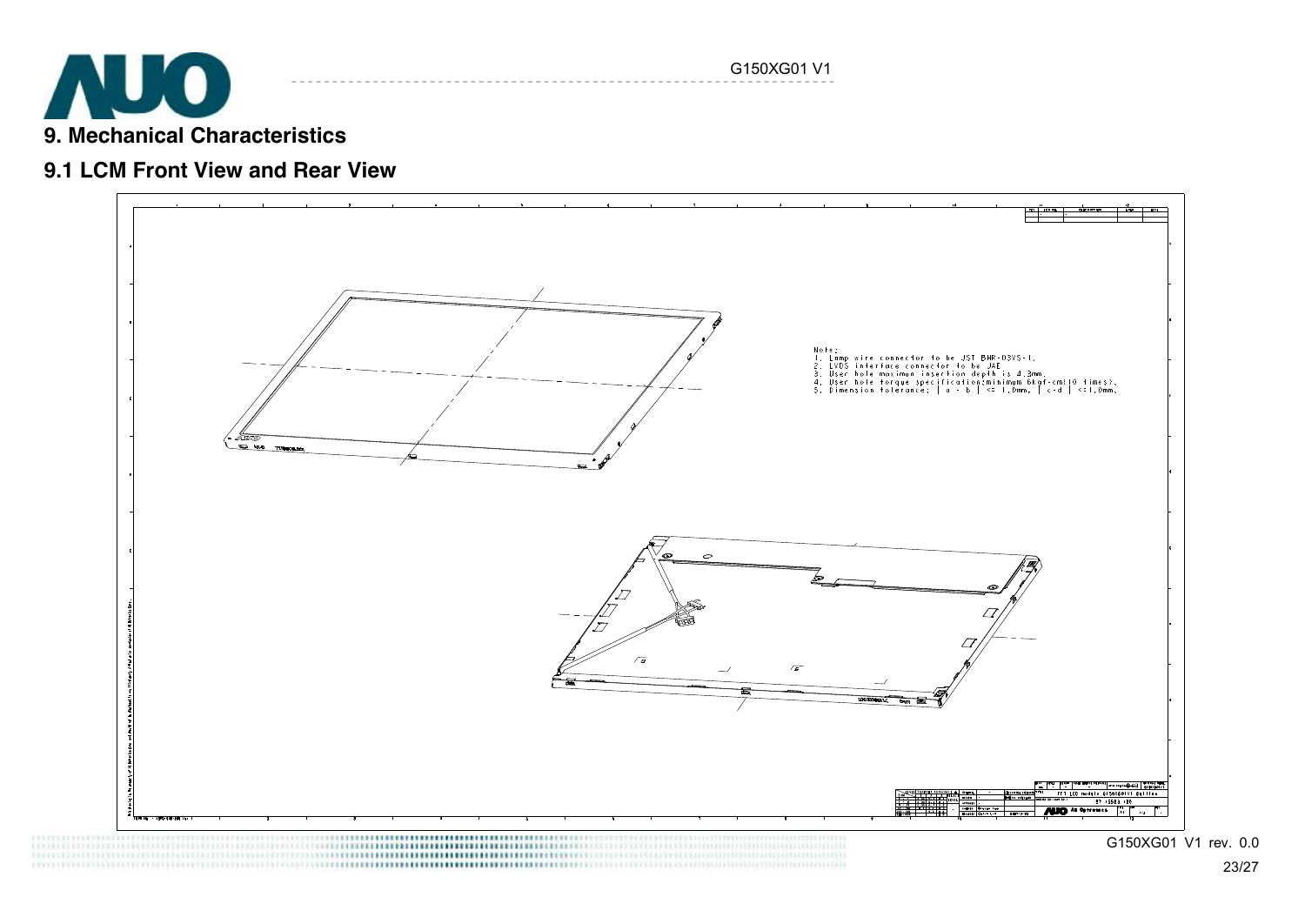

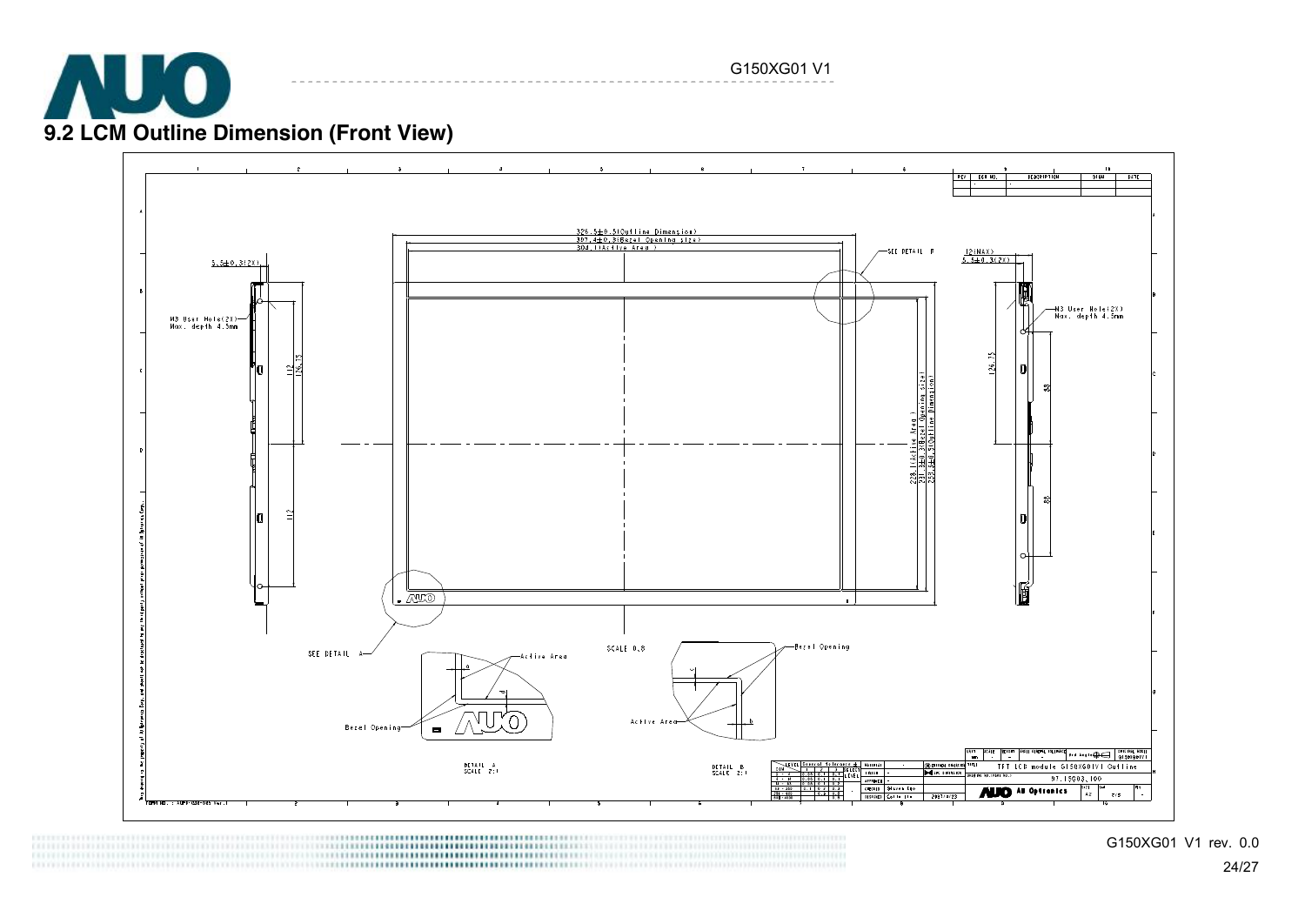



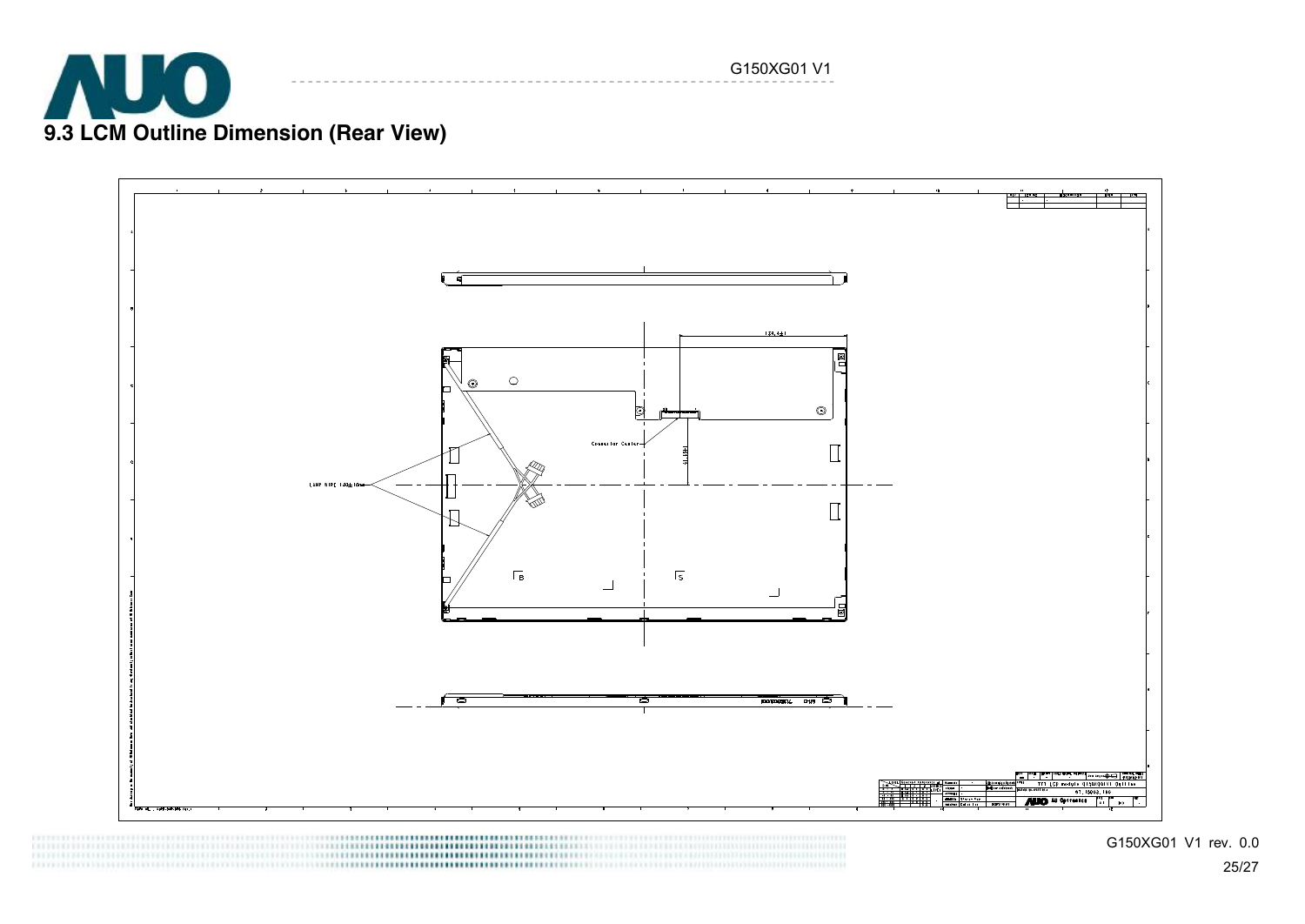

**10. Label and Packaging** 

**10.1 Shipping Label** (on the rear side of TFT-LCD display)



### **10.2 Carton Package**

Max capacity: 15 TFT-LCD module per carton (15pcs \* 1 layers) Max weight: 20 kg per carton Outside dimension of carton: 375(L)mm\* 430(W)mm\* 360(H)mm